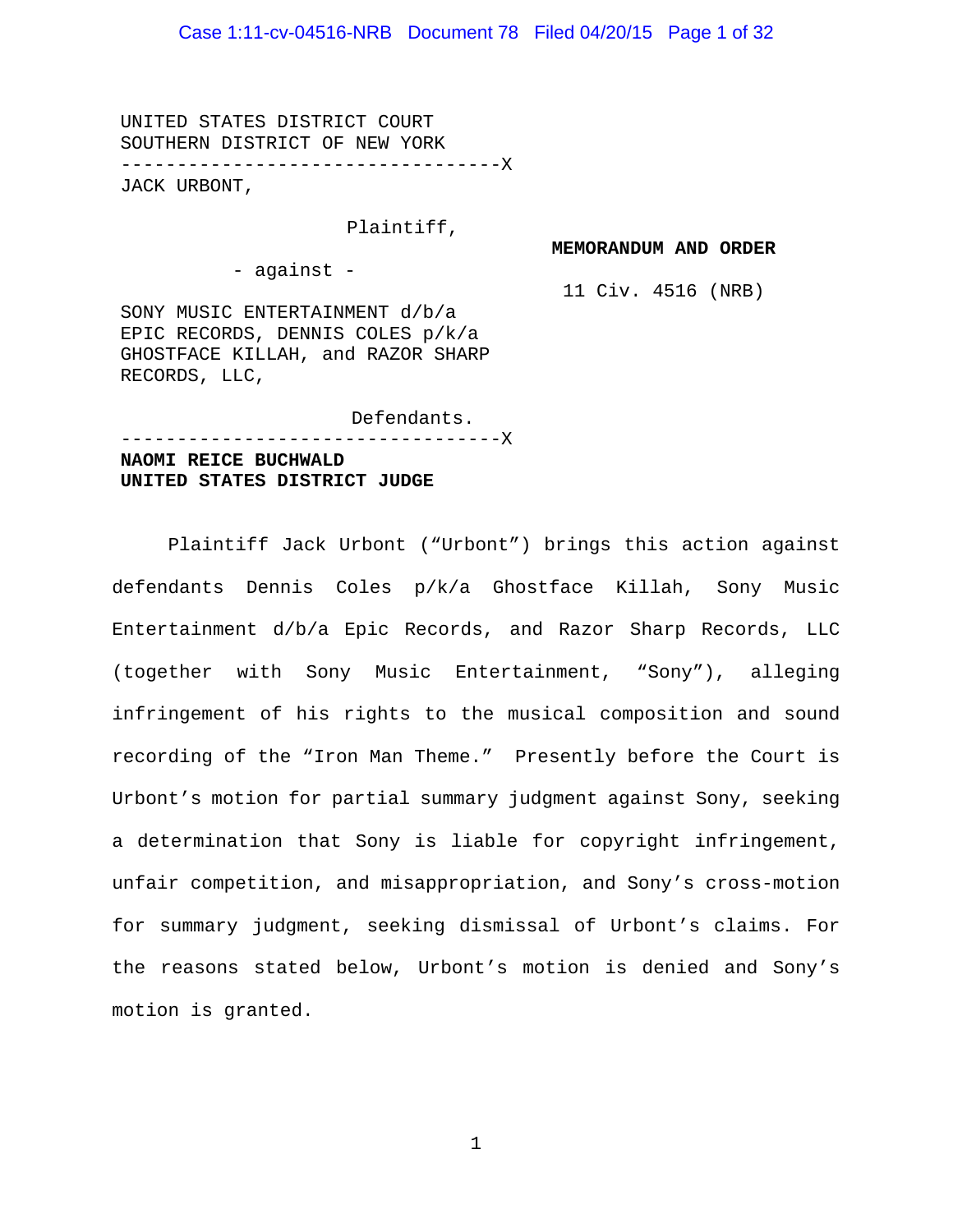#### **BACKGROUND1**

#### **I. Factual Background**

 $\overline{a}$ 

Urbont is a "lifelong songwriter, conductor, orchestrator and music producer," who has contributed to musical productions in theater, film, radio, and television. Am. Cmplt. ¶¶ 5, 10. His work in television has been particularly extensive, with Urbont credited with developing themes for The Guiding Light, One Life to Live, and General Hospital, and music for shows such as All My Children, That 70s Show, Oprah, Rosie,and Live with Regis and Kathie Lee. Id. ¶ 11.

In his first foray into creating music for use in television, Urbont developed several theme songs for superhero characters featured in the 1966 television show, Marvel Super Heroes (the "Program"). Def's 56.1 ¶¶ 1, 14, 17; Urbont Decl. ¶ 12. Urbont wrote theme songs for segments involving Captain America, Hulk, Thor, and Sub-Mariner, as well as an opening song entitled "The

<sup>1</sup> This background is derived from the following sources: (1) the amended complaint filed August 29, 2011 ("Am. Cmplt."); (2) Plaintiff's Notice of Undisputed Facts in Support of Jack Urbont's Motion for Summary Judgment ("Pl's 56.1"); (3) the Declaration of Jack Urbont ("Urbont Decl.") and exhibits attached thereto; (4) Defendants' Statement of Material Facts Pursuant to Local Rule 56.1(a) in Support of Defendants' Motion for Summary Judgment and Counter-Statement of Material Facts Pursuant to Local Rule 56.1(b) in Opposition to Plaintiff's Motion for Summary Judgment ("Def's 56.1"); (5) Defendants' Opposition to Plaintiffs' Statement of Facts Pursuant to Local Rule 56.1; (6) the Declaration of G. Wade Leak in Support of Motion for Summary Judgment, and exhibits attached thereto; (7) the Declaration of Marc S. Reiner in Support of Motion for Summary Judgment, and exhibits attached thereto, including the transcript of Urbont's deposition ("Tr."); (8) Plaintiff's Response to Defendant's Rule 56.1 Statement; and (9) the Declaration of Andrew Coffman, and exhibits attached thereto.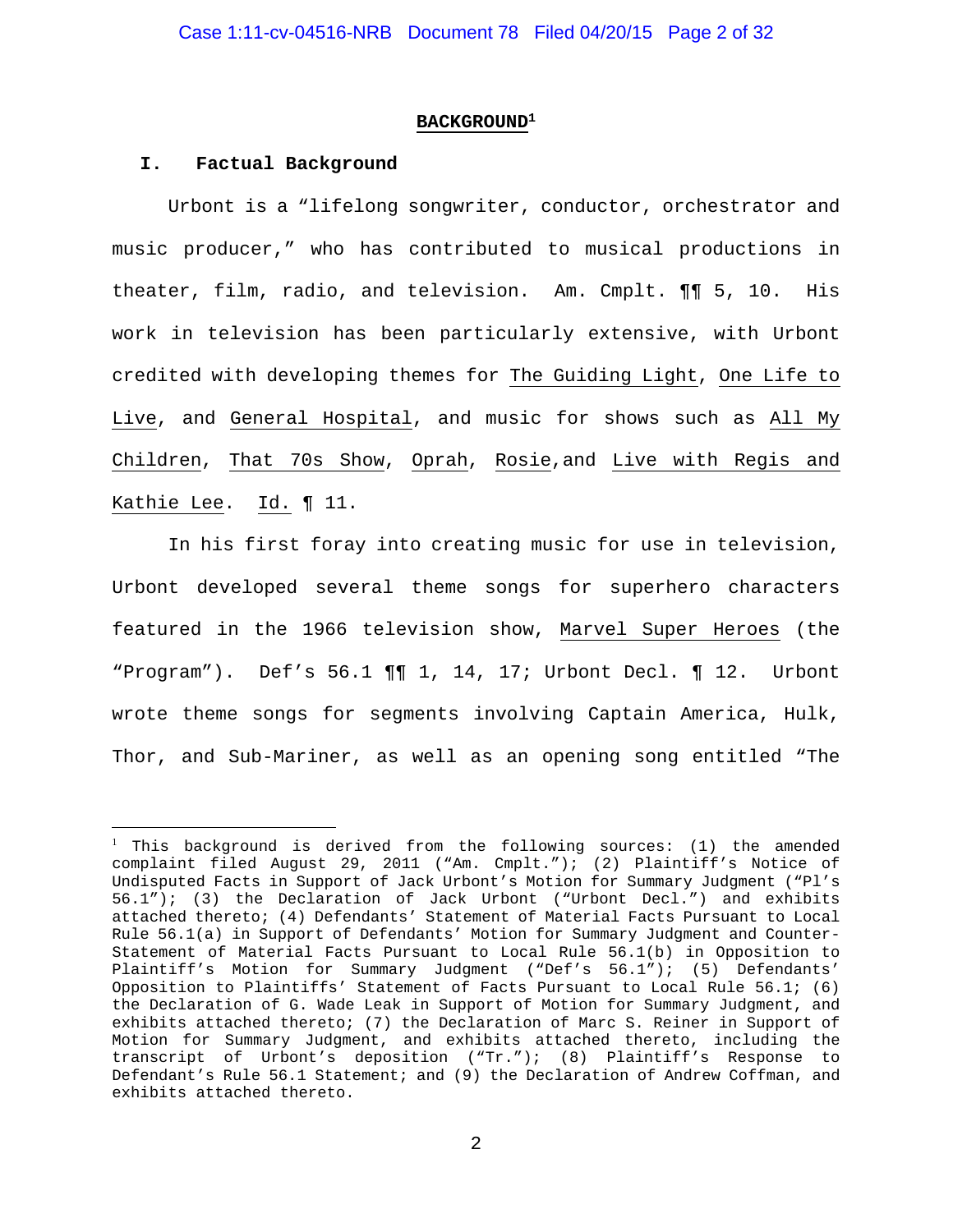## Case 1:11-cv-04516-NRB Document 78 Filed 04/20/15 Page 3 of 32

Marvel Superheroes Have Arrived" and a closing song entitled "The Merry Marvel Marching Society." Def's 56.1 ¶¶ 14-15. At issue in this litigation is the musical composition and sound recording of the "Iron Man Theme," which served as the theme song for the "Iron Man" segment of the Program.

Urbont had not been familiar with any of the Marvel superheroes before he was introduced to the Program, and he had not previously written songs that could have been used by Marvel. Id. ¶¶ 9-10. Rather, after being put in touch with Marvel's Stan Lee by a mutual friend, Urbont asked for the opportunity to be "the guy to do the songs for the series." Tr. at 20. Willing to hear Urbont's submissions, Marvel told Urbont which characters would be featured in the Program and provided him with comic books from which to source his composition. Def's 56.1 ¶ 12; Tr. at 31- 32. After he "looked over the material[ and] absorbed the nature of the character," Urbont composed the superhero theme and presented it to Stan Lee for Marvel's approval. Def's 56.1 ¶ 19; Tr. at 24. Marvel had the right to reject the songs submitted by Urbont; however, Urbont's compositions were ultimately accepted as written. Def's 56.1 ¶ 20; Tr. at 21.

After Marvel accepted his songs, Urbont informed Marvel that he had not yet been paid and that he needed money to pay for musicians and recording costs. Def's 56.1 ¶ 22; Tr. at 25-26. As a result, Urbont received the fixed sum of \$3,000, which he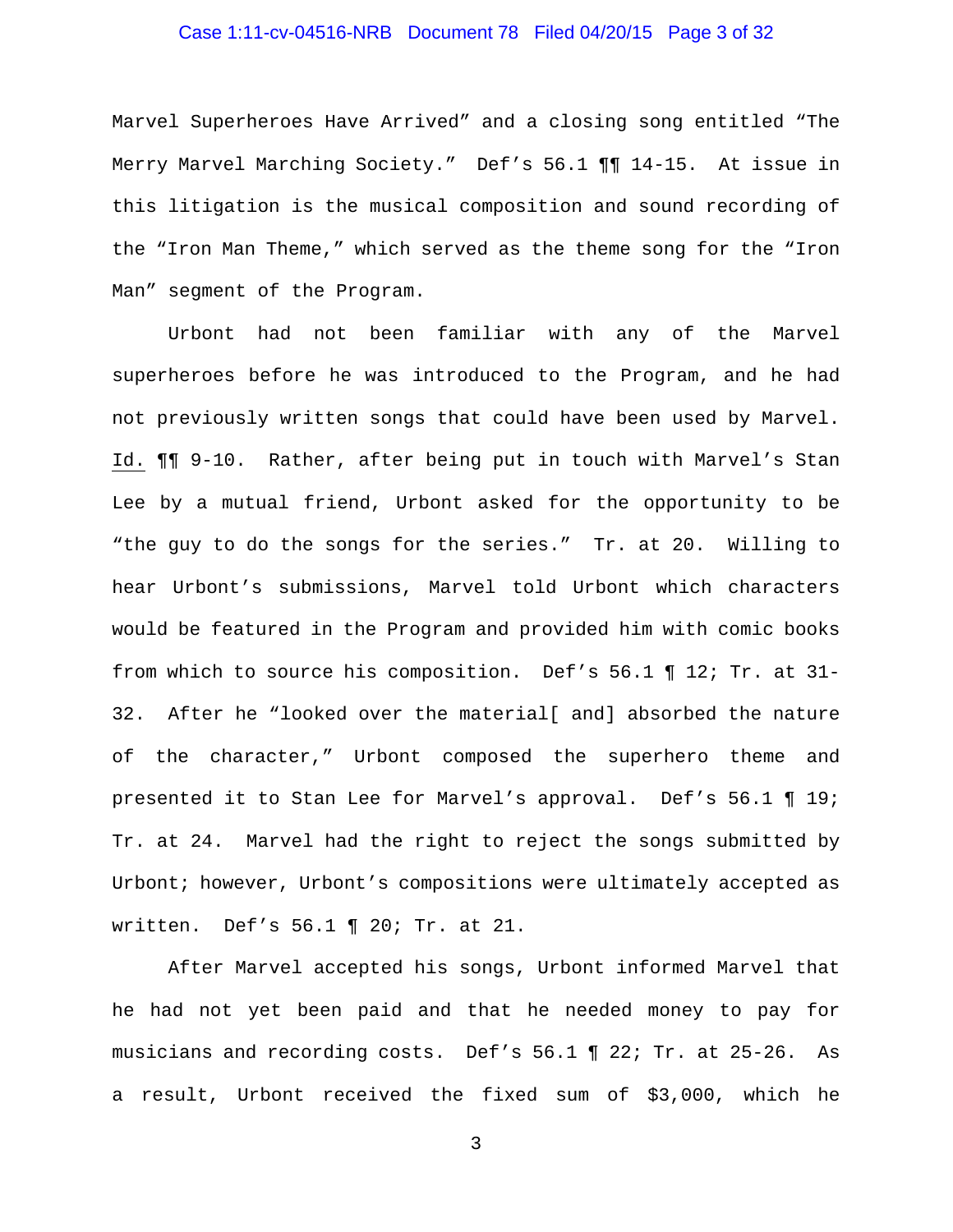## Case 1:11-cv-04516-NRB Document 78 Filed 04/20/15 Page 4 of 32

subsequently used to create the sound recording by hiring musicians, renting a studio, and supervising the recording of the master recording. Def's 56.1 ¶ 23; Pl's. 56.1 ¶ 6. This sound recording of the "Iron Man Theme" (the "Iron Man Recording"), which would play during the introduction to the Iron Man segment of the Program, was never released as a separate phonorecord or other audio recording without a visual component.<sup>2</sup> Id.  $\P$  26.

At the time of the songs' development, Marvel and Urbont did not enter into a written agreement concerning a license for the use of the songs in the Program. Id. ¶ 28; Tr. at 49 ("I have no written agreement in my files, and I have no recollection of any written agreement"). Nor did Urbont enter into a royalty agreement with Marvel in connection with the show, although Urbont claims that he did later receive some royalty payments. Def's 56.1 ¶¶ 25; Tr. at 35.

Urbont alleges that he was issued a certificate of registration for the musical composition of the "Iron Man Theme" ("Iron Man Composition") and that he filed a renewal notice for the composition in 1994. Pl's 56.1 ¶¶ 3-4; Urbont Decl., Ex. 1. He has since licensed the Iron Man Composition for use in the Iron

 $\overline{a}$ 

 $2$  As a result, to the extent that the Iron Man Recording was copied, Urbont concedes that it must have been copied from an audiovisual work. Id. ¶ 26.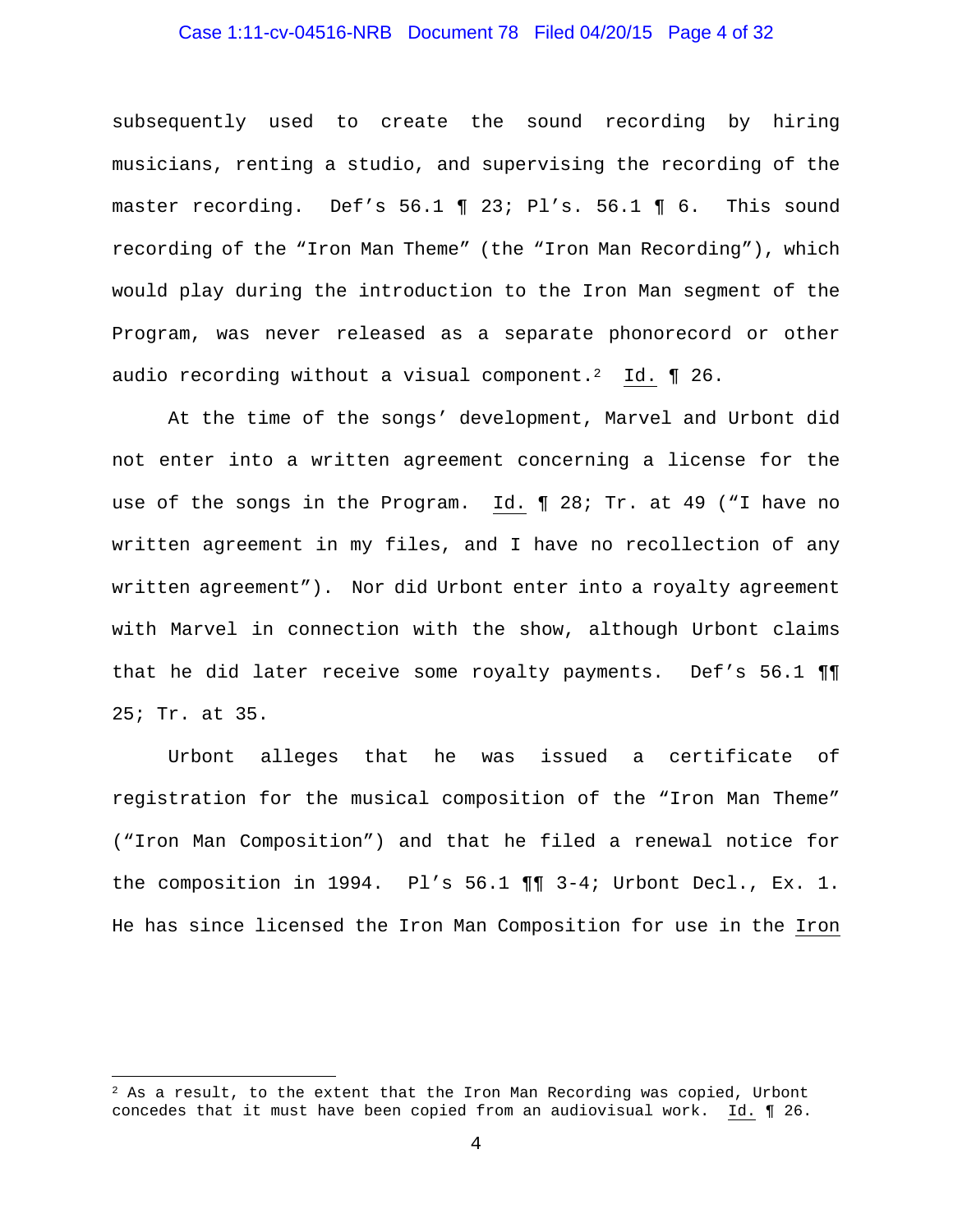## Case 1:11-cv-04516-NRB Document 78 Filed 04/20/15 Page 5 of 32

Man film and has licensed several other of his superhero themes. Pl's 56.1 ¶¶ 9-10; Urbont Decl., Exs. 2-4.

In 1995, Urbont entered into a settlement agreement (the "Settlement") with New World Entertainment, Ltd. and Marvel Entertainment Group, Inc. (collectively, "Marvel"), following Urbont's commencement of a suit against Marvel for unauthorized use of the Iron Man Composition and four other superhero compositions. Pl's 56.1 ¶ 11; Urbont Decl., Ex. 6. Marvel had sought registration for the Iron Man segments of the Program but had not made reference in its application to any preexisting copyrighted works incorporated in the Program. Def's 56.1 ¶ 31. The Settlement releases Urbont's claims against Marvel and grants Marvel exclusive rights to use the compositions in synchronization with the Program in exchange for payment of \$90,000. Urbont Decl., Ex. 6. Throughout, the Settlement refers to Urbont as "Owner" and to Marvel as "Licensee," and it describes Urbont "as renewal copyright owner of the [Iron Man Composition] and the Master Recording[] thereof." Id. However, at no point in the Settlement does Marvel explicitly state that Urbont is the owner of the works or quitclaim any rights. Nor, as Urbont admits, does the Settlement constitute or include any transfer or assignment of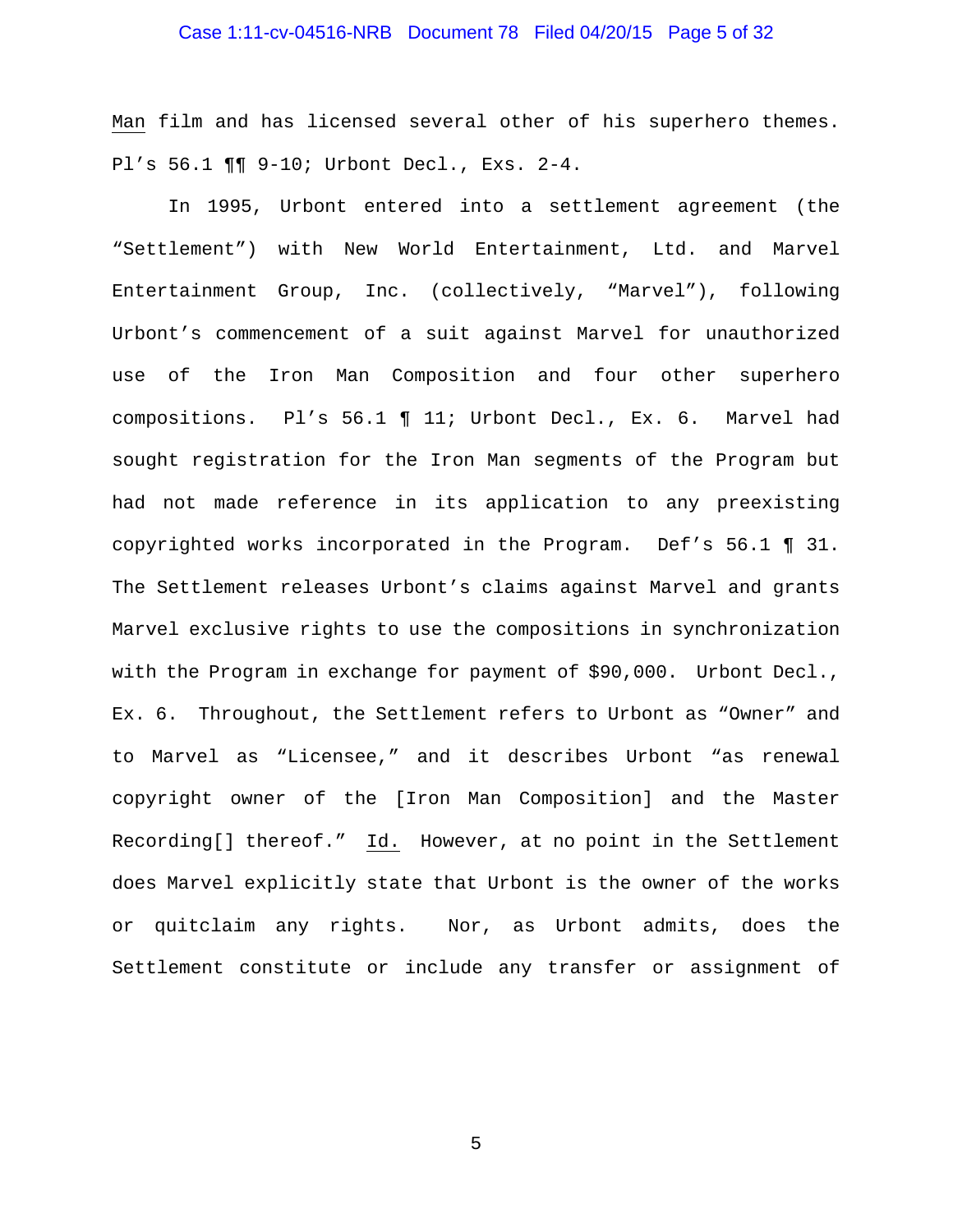## Case 1:11-cv-04516-NRB Document 78 Filed 04/20/15 Page 6 of 32

rights. See Tr. at 85. The Settlement also expressly states that it does not constitute or contain any admission of liability.

In 2000, Coles, a hip-hop artist popularly known as "Ghostface Killah," produced a solo album entitled Supreme Clientele. Def's 56.1 ¶ 43. Urbont alleges that Coles "copied verbatim" the sound recording and musical composition of the "Iron Man Theme" on the first and last tracks of Supreme Clientele, titled "Intro" and "Iron's Theme – Conclusion," respectively. Am. Cmplt. ¶¶ 23, 37. Urbont further alleges that Sony, which released the album, has received substantial revenue from the distribution, reproduction, and display of these infringing works. Id. ¶¶ 24, 26. After discovering the alleged infringement sometime in late 2009 or early 2010, id. ¶ 39, Urbont contacted Sony on March 18, 2010, asserting that he was the owner of the Iron Man Composition and Recording and that both works were illegally reproduced on Supreme Clientele. Def's 56.1 ¶ 46. Urbont eventually entered into a tolling agreement with defendants, stopping the statute of limitations running against his claims as of May 21, 2010. Am. Cmplt. ¶ 39.

## **II. Procedural Background**

Urbont filed a complaint on June 30, 2011, and an amended complaint on August 29, 2011. The Amended Complaint asserts claims for copyright infringement under the Copyright Act, 17 U.S.C. § 101 et seq., as well as claims under New York common law for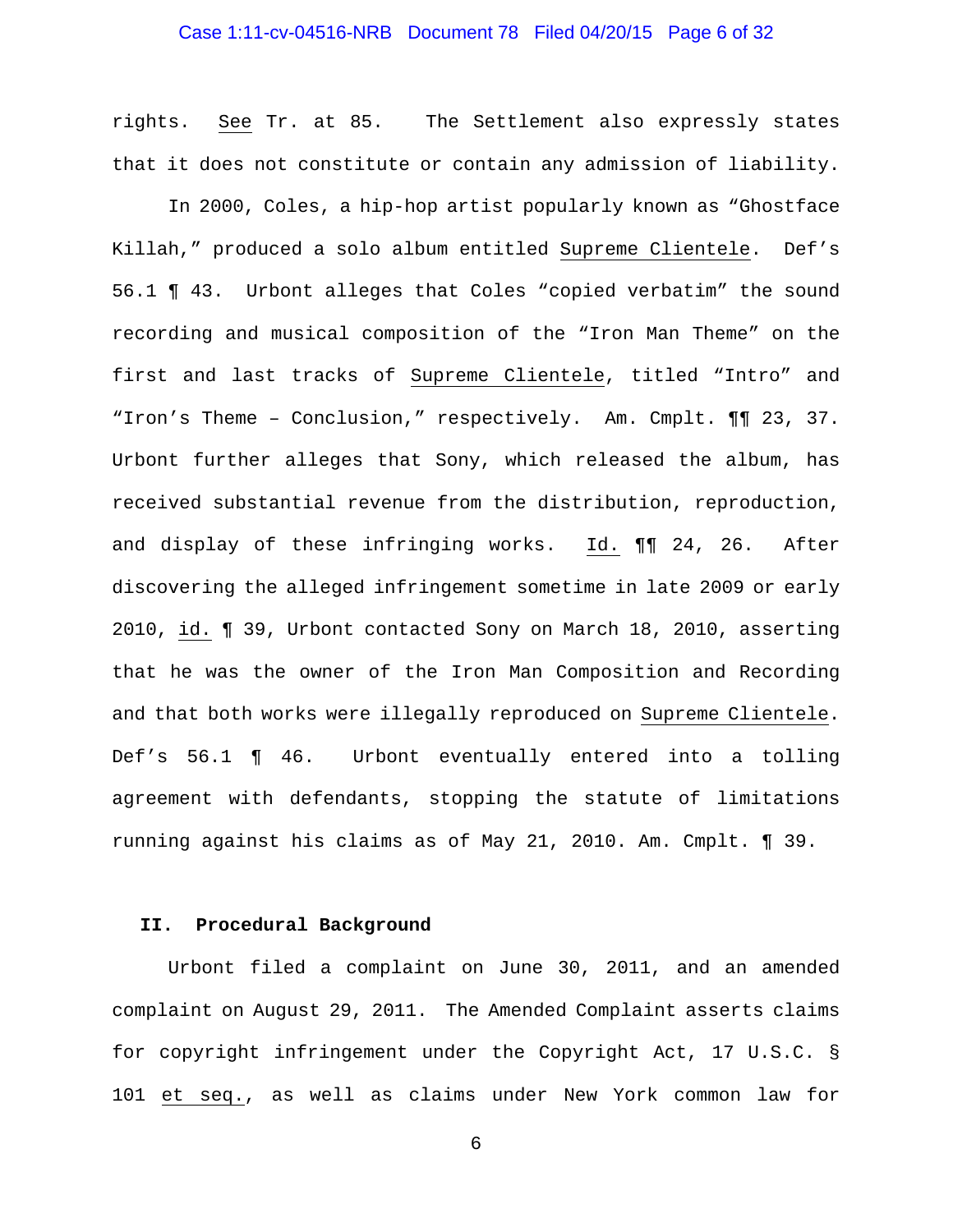## Case 1:11-cv-04516-NRB Document 78 Filed 04/20/15 Page 7 of 32

copyright infringement, unfair competition, and misappropriation. The federal claim pertains only to the Iron Man Composition, while the state law claims pertain only to the Iron Man Recording.<sup>3</sup>

On August 5, 2011, Sony moved to dismiss Urbont's federal claims for sales prior to May 2007 and his state law claims as time-barred. On March 27, 2012, we issued an opinion granting in part and denying in part the motion. We held that the injury rather than the discovery rule determined the accrual of infringement claims under the Copyright Act.<sup>4</sup> As a result, Urbont's federal claims prior to May 21, 2007 were found to be time-barred, while his state law claims, though likewise limited to post-2007 acts, were not time-barred.5

On January 14, 2015, Urbont moved for partial summary judgment against Sony, and Sony cross-moved for summary judgment on February 17, 2015. The motions were fully briefed on March 31, 2015.

 $\overline{a}$ 

<sup>&</sup>lt;sup>3</sup> This distinction arises because the Copyright Act does not currently apply to sound recordings created prior to February 15, 1972. See Capitol Records, Inc. v. Naxos of Am., Inc., 4 N.Y.3d 540, 555-56 (2005); see also Melville B. Nimmer & David Nimmer, 4 Nimmer on Copyright § 2.10[A][1] (2011).

<sup>4</sup> Following our decision, the Second Circuit in Psihoyos v. John Wiles & Sons, Inc., 748 F.3d 120 (2d Cir. 2014), held that the discovery rather than the injury rule governs claim accrual in copyright infringement actions.

<sup>5</sup> In addition, on March 28, 2012, Coles filed a motion to dismiss for insufficient service of process, challenging Urbont's attempted service on Coles through Coles's business manager. On May 4, 2012, we held that the service on Coles had been ineffective, but that Urbont could subsequently serve Coles by publication notice. After a period of discovery, Coles's counsel withdrew on February 6, 2014, and Coles ceased to participate in the litigation, causing Urbont to move for sanctions against Coles. We granted this motion for sanctions against Coles on November 6, 2014, ordering Coles to pay Urbont the sum of \$3,758.58 and entering judgment against Coles.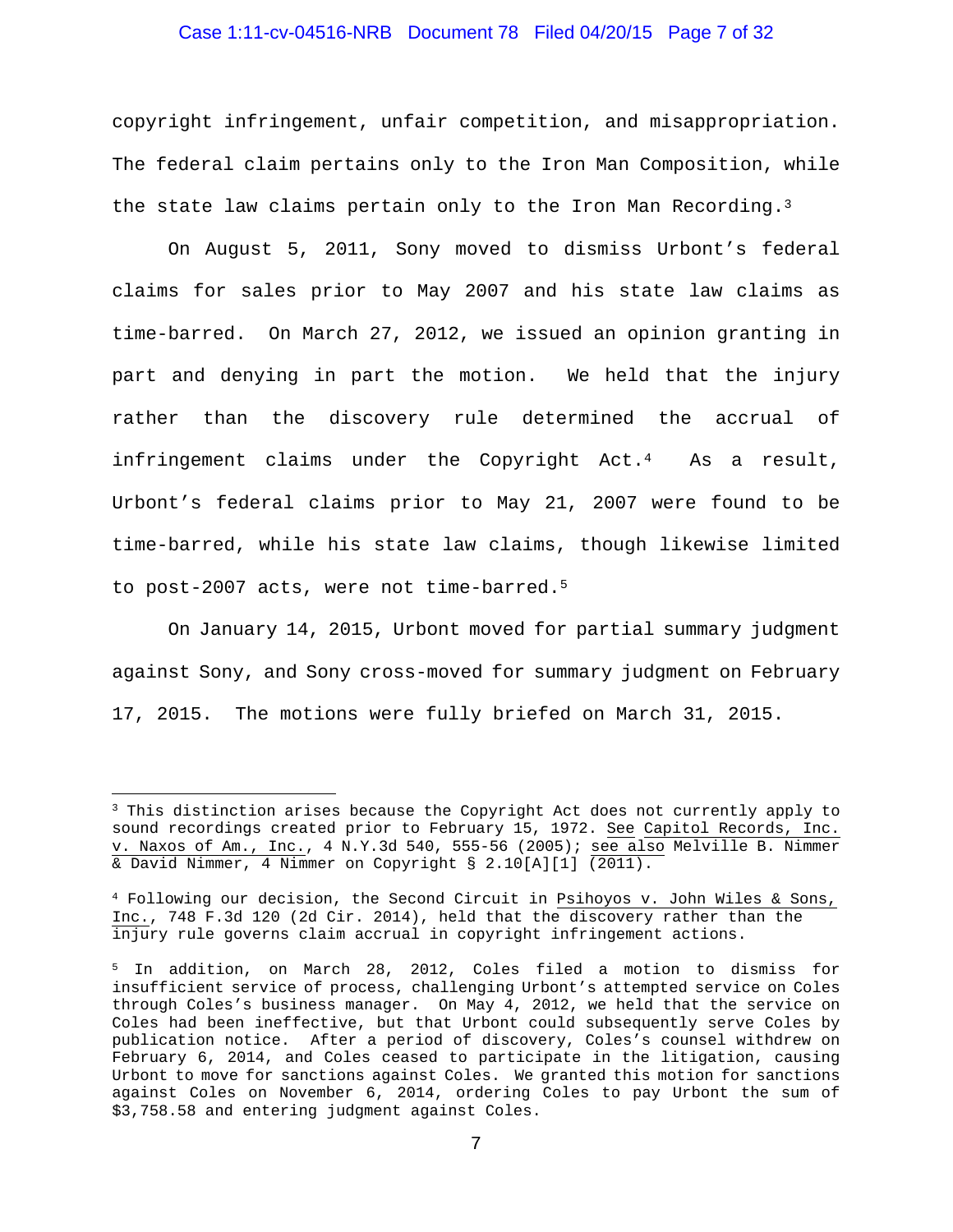#### **DISCUSSION**

#### **I. Cross-Motions for Summary Judgment**

Summary judgment is appropriate when "the movant shows that there is no genuine dispute as to any material fact and the movant is entitled to judgment as a matter of law." Fed. R. Civ. P. 56(a). The "mere existence of some alleged factual dispute between the parties will not defeat an otherwise properly supported motion for summary judgment;" rather, "the requirement is that there be no genuine issue of material fact." Scott v. Harris*,* 550 U.S. 372, 380 (2007) (quoting Anderson v. Liberty Lobby, Inc., 477 U.S. 242, 247–48 (1986)). When determining whether a genuine issue of material fact exists, a court must view the facts in the light most favorable to the nonmoving party and draw all reasonable inferences in that party's favor. See Fincher v. Depository Trust & Clearing Corp., 604 F.3d 712, 720 (2d Cir. 2010). A fact will be deemed material "when it might affect the outcome of the suit under governing law," and "[a]n issue of fact is 'genuine' if the evidence is such that a reasonable jury could return a verdict for the nonmoving party." McCarthy v. Dun & Bradstreet Corp., 482 F.3d 184, 202 (2d Cir. 2007) (internal quotation marks omitted).

When cross-motions for summary judgment are made, the standard is the same as that for individual motions for summary judgment. Morales v. Quintel Entm't, Inc.*,* 249 F.3d 115, 121 (2d Cir. 2001).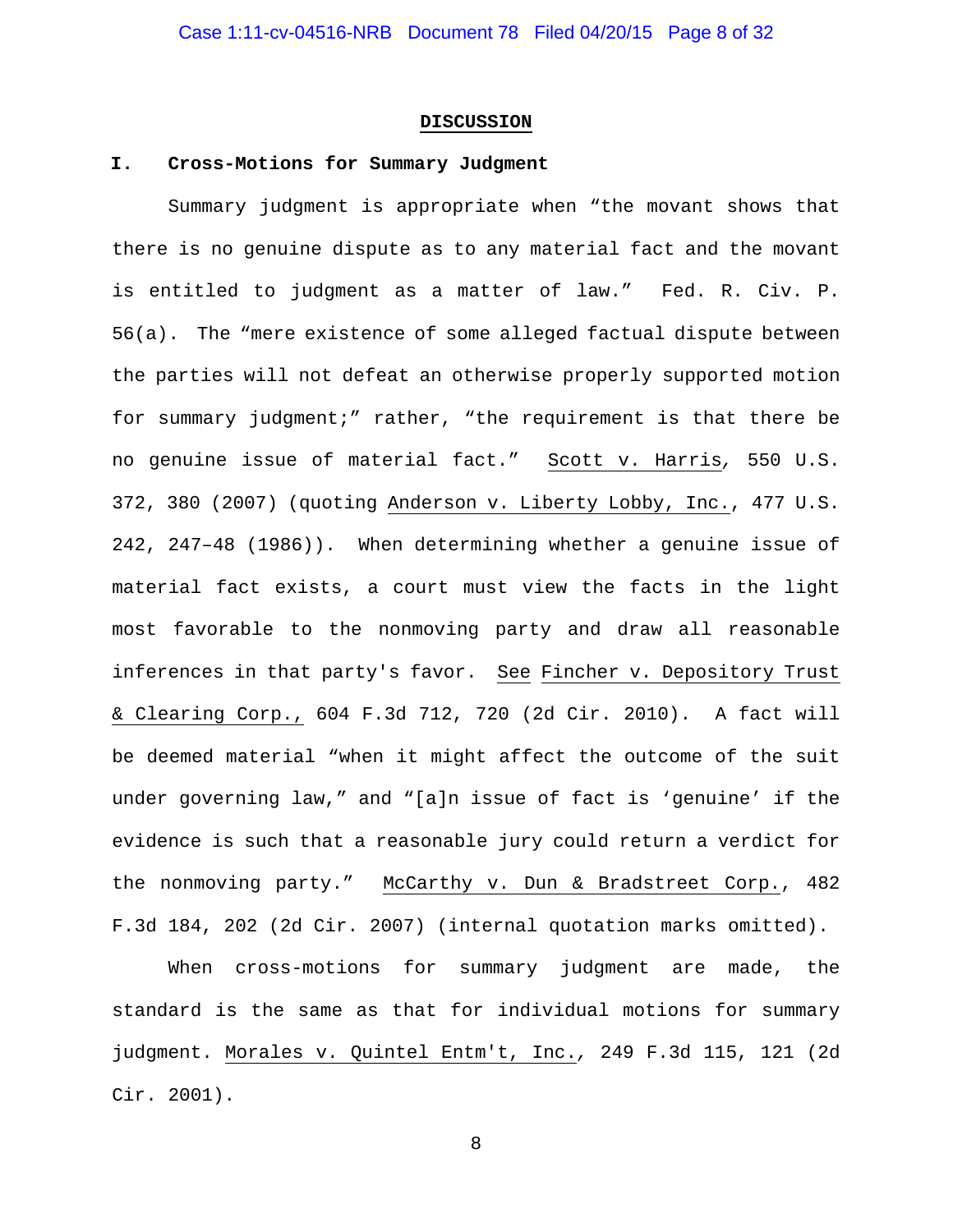#### **II. Urbont's Federal Copyright Act Claims**

Federal "[c]opyright infringement is established by proving 'ownership of a valid copyright' and 'copying of constituent elements of the work that are original.'" Boisson v. Banian, Ltd, 273 F.3d 262, 267 (2d Cir. 2001) (quoting Feist Publ'ns, Inc. v. Rural Tel. Serv. Co., 499 U.S. 340, 361 (1991)). Ownership is generally established by production of a certificate of registration, as a certificate of registration made before or within five years after first publication of the work constitutes prima facie evidence of the validity of the copyright. Hamil Am. Inc. v. GFI, 193 F.3d 92, 98 (2d Cir. 1999). Actionable copying is established by proof of both factual copying and "substantial similarity" between protectable elements of plaintiff's work and the allegedly copied portions of defendants' work. Boisson, 273 F.3d at 267-68.

Here, Urbont asserts that he is the owner of a valid copyright in the Iron Man Composition because there is an initial registration that lists him as "author" and a renewal registration that lists him as owner. Sony, however, challenges Urbont's ownership by asserting that the Iron Man Composition was made as a "work for hire" and is therefore owned by Marvel, for whom Urbont created the composition.6 As set forth below, we find that Sony

 $\overline{a}$ 

<sup>6</sup> Sony also argues that inconsistencies in Urbont's assertions as to who owns and controls the Iron Man Composition undermine his claim of ownership.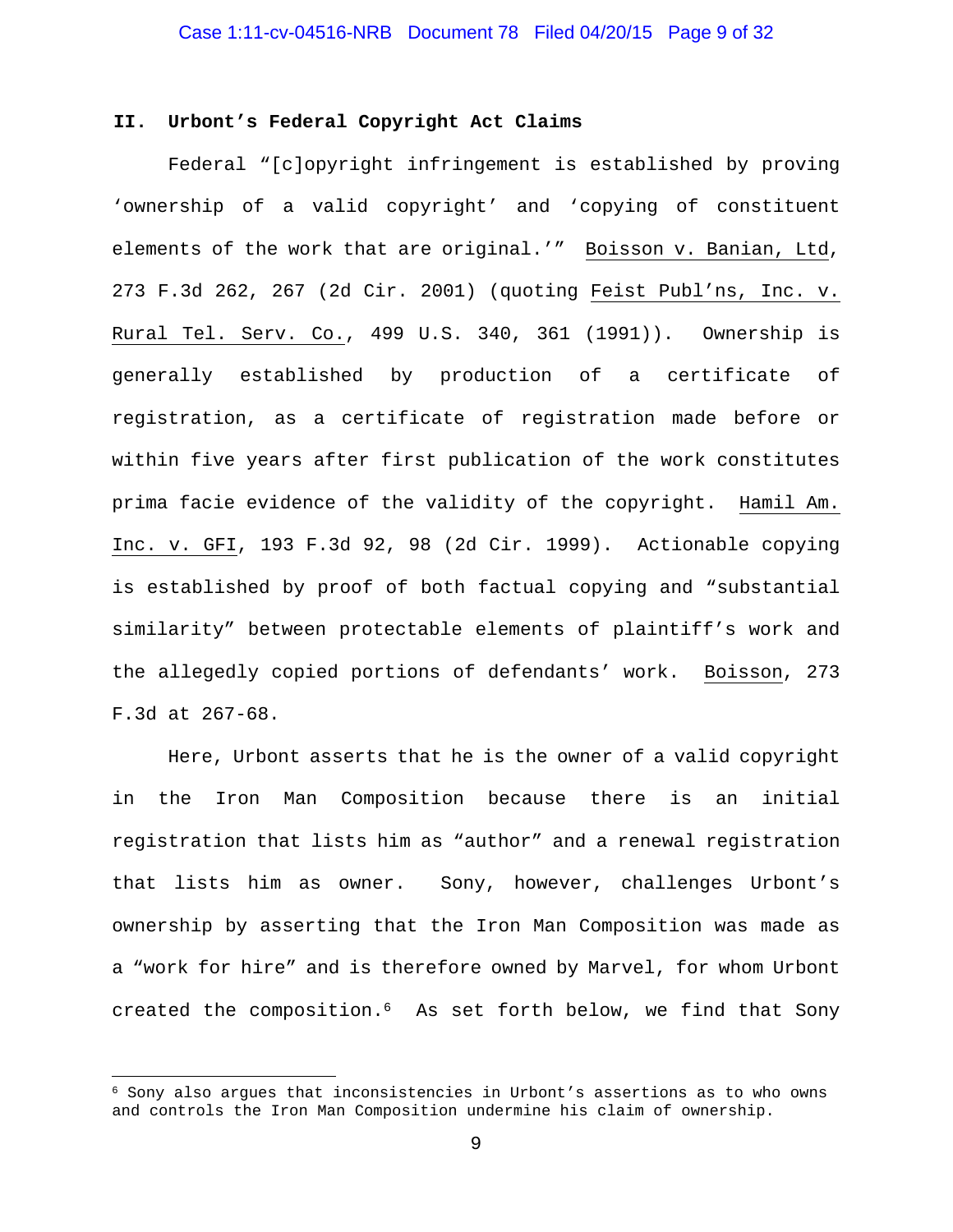## Case 1:11-cv-04516-NRB Document 78 Filed 04/20/15 Page 10 of 32

has demonstrated that the Iron Man Composition was made for hire, defeating Urbont's claim of ownership and entitling Sony to summary judgment on Urbont's federal claims.

#### **A. Sony's Standing to Challenge Urbont's Ownership**

As an initial matter, Urbont seeks to forestall Sony's challenge by arguing that Sony, as a third-party infringer which does not itself claim ownership of the Iron Man Composition, lacks standing to dispute Urbont's ownership. Specifically, Urbont argues that Sony is precluded from claiming that Marvel is the owner of the Iron Man Composition because Marvel itself has not claimed ownership, but rather, according to Urbont, has acknowledged Urbont as the Composition's owner in the Settlement.7 See Pl's Opp'n at 2.

In support of this position, Urbont points to cases involving Section 204 of the Copyright Act, a statute-of-frauds provision requiring memorialization of a transfer of copyright ownership. See 17 U.S.C. § 204(a). Several cases under Section 204 have held that a defendant cannot defeat an infringement claim solely by challenging the transferring parties' failure to produce a written

 $\overline{a}$ 

Because we conclude that the Iron Man Composition is a work for hire, we do not reach this argument.

 $7$  We note that, as discussed later, we do not accept Urbont's implicit conclusion here that the Settlement demonstrates Marvel's agreement that Urbont owns the Composition and its relinquishment of any dispute regarding, or claim to, its ownership. See infra II.B.iii.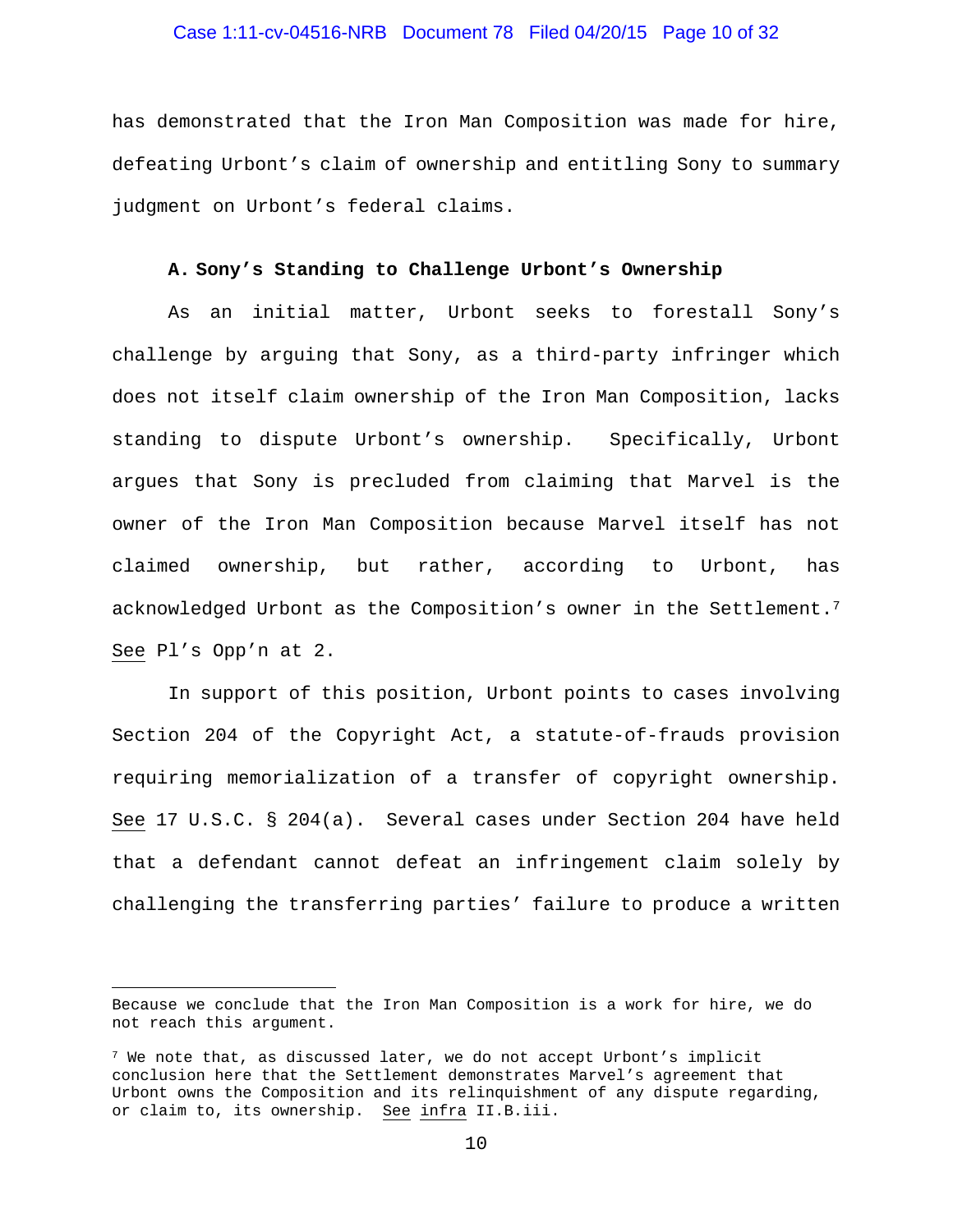# Case 1:11-cv-04516-NRB Document 78 Filed 04/20/15 Page 11 of 32

document memorializing the transfer, where the transferring parties do not dispute that the transfer occurred or that the transferee is the rightful owner. See Eden Toys, Inc. v. Florelee Undergarment Co., 697 F.2d 27, 36 (2d Cir. 1982) ("In this case, in which the copyright holder appears to have no dispute with its licensee on this matter, it would be anomalous to permit a third party infringer to invoke this provision against the licensee."); Barefoot Architect, Inc. v. Bunge, 632 F.3d 822, 830 (3d Cir. 2011) ("At least where there is no dispute between transferor and transferee regarding the ownership of a copyright, there is little reason to demand that a validating written instrument be drafted and signed contemporaneously with the transferring event."). Urbont asserts that these cases stand for the broader proposition that "[a] third-party infringer does not have standing to challenge the ownership of a copyright as between two other parties," Pl's Opp'n at 2, and that Sony therefore has no standing to challenge Urbont's ownership.

However, these cases fail to support the conclusion- preclusion of any challenge to his ownership--that Urbont seeks here. For one, such preclusion has occurred solely in the context of Section 204 challenges to the validity of copyright transfers. See, e.g., Eden Toys, 697 F.2d at 36 ("[I]t would be anomalous to permit a third party infringer to invoke this provision against the licensee.") (emphasis added). This case, however,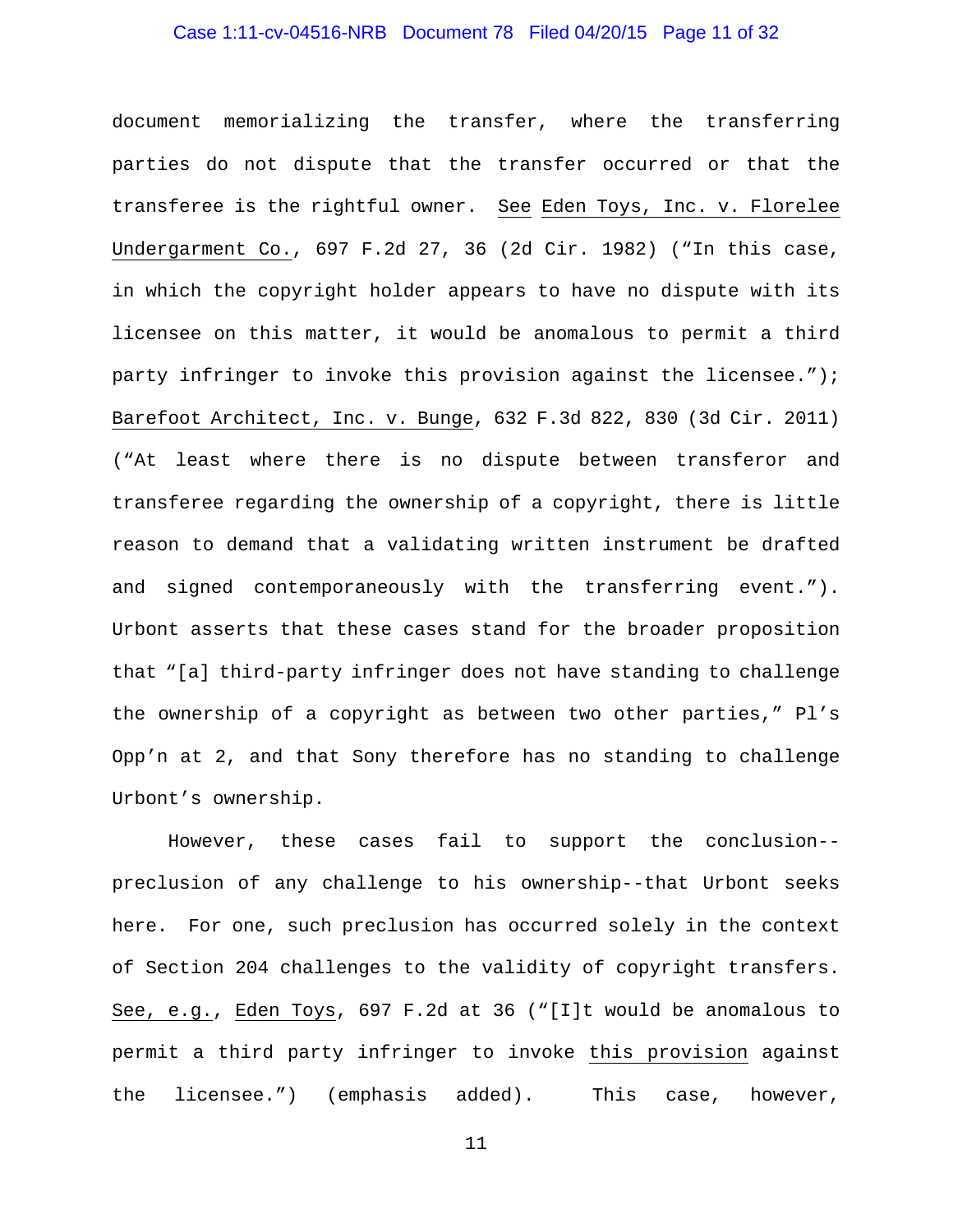## Case 1:11-cv-04516-NRB Document 78 Filed 04/20/15 Page 12 of 32

indisputably does not concern Section 204: as both parties agree, there is no transfer of ownership at issue here, no less a dispute concerning the documentation of such a transfer. As such, the cited cases are inapt.

More importantly, the logic underlying preclusion in the Section 204 context does not support preclusion of all ownership challenges, as Urbont would have us hold. Section 204 is a narrow statute-of-frauds provision, which was created primarily for the benefit of the copyright holder. See Eden Toys, 697 F.2d at 36 ([T]he purpose of the provision is to protect copyright holders from persons mistakenly or fraudulently claiming oral licenses . . . ."). It follows that courts would refuse to allow a defendant to escape liability for infringement based solely on the technicality of memorialization required by this provision, where the lack of a dispute between the transferring parties confirms that it is merely a technicality. Ownership nevertheless remains an essential element of a plaintiff's infringement claim, one which the plaintiff bears the burden of proving, which defendants routinely challenge to escape liability, and which exists, in part, to protect defendants from being overly constricted in their ability to create and copy. Thus, where defendants seek to raise a meaningful challenge to the plaintiff's infringement claim by positing ownership in a third party, the seeming absence of a dispute between the putative owners should not forestall such a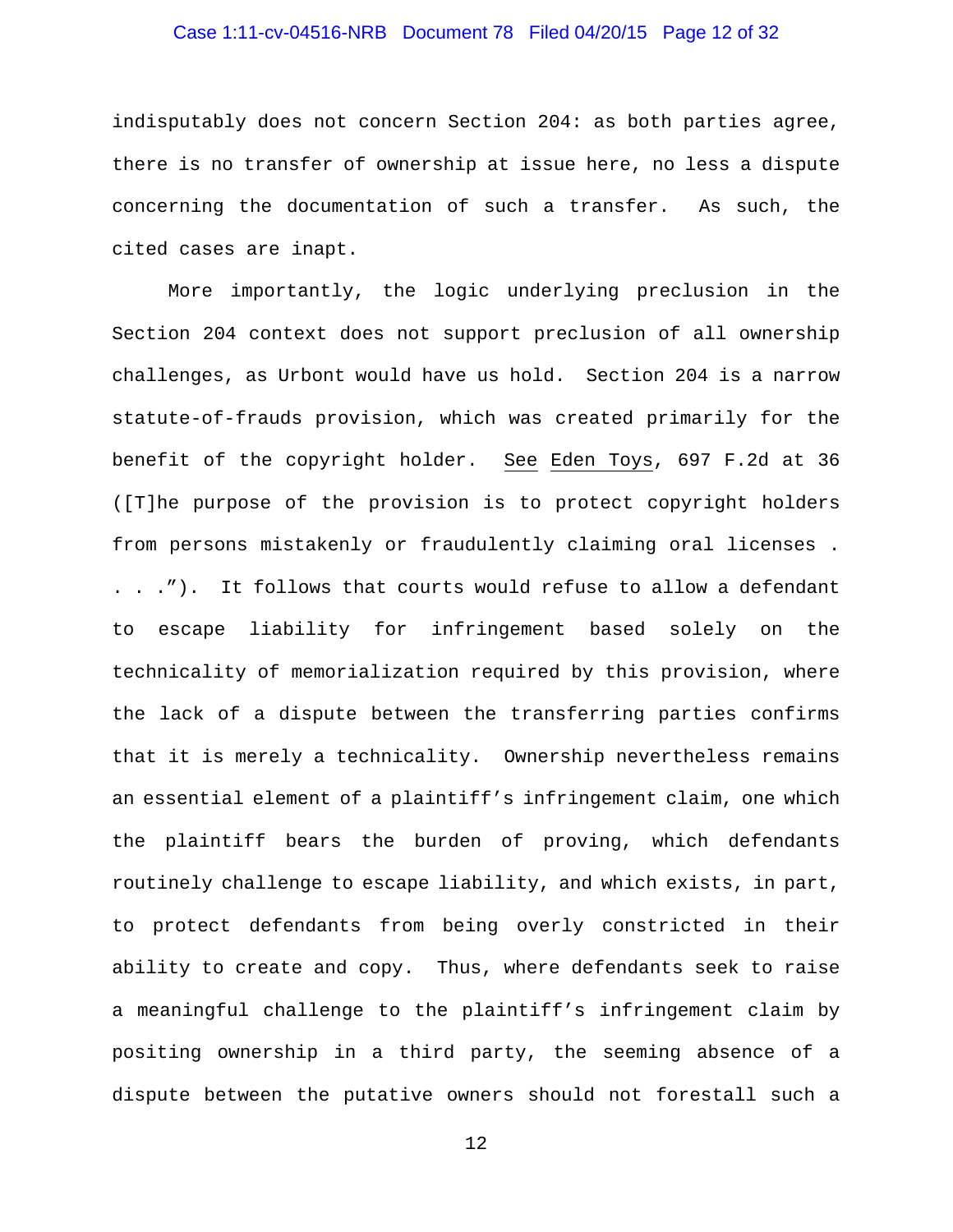## Case 1:11-cv-04516-NRB Document 78 Filed 04/20/15 Page 13 of 32

challenge. Indeed, the very cases precluding Section 204 challenges confirm this principle, as they permit defendants to challenge the underlying transfer (i.e., ownership) even as they preclude challenges to the transfer's documentation. See Eden Toys, Inc., 697 F.2d 27, 36) (while precluding challenge to validity of any written memorialization, remanding to determine whether there was a valid underlying transfer of ownership); Bunge, 632 F.3d 822, 830 (permitting challenge to transfer of ownership and upholding summary judgment on the ground that no transfer occurred).

Finally, while "[c]ourts have not dealt with this issue extensively," decisions addressing "the question whether Defendants have standing, as third parties to the purported employer-employee relationship, to raise a 'work for hire' defense" "have generally found that a defendant does have standing to challenge ownership on this basis." Psihoyos v. Pearson Educ., Inc., 855 F. Supp. 2d 103, 117 n.7 (S.D.N.Y. 2012) (collecting cases).

As a result, we find that Sony is not precluded from arguing that the Iron Man Composition is a work for hire owned by Marvel rather than Urbont, and we address this argument below.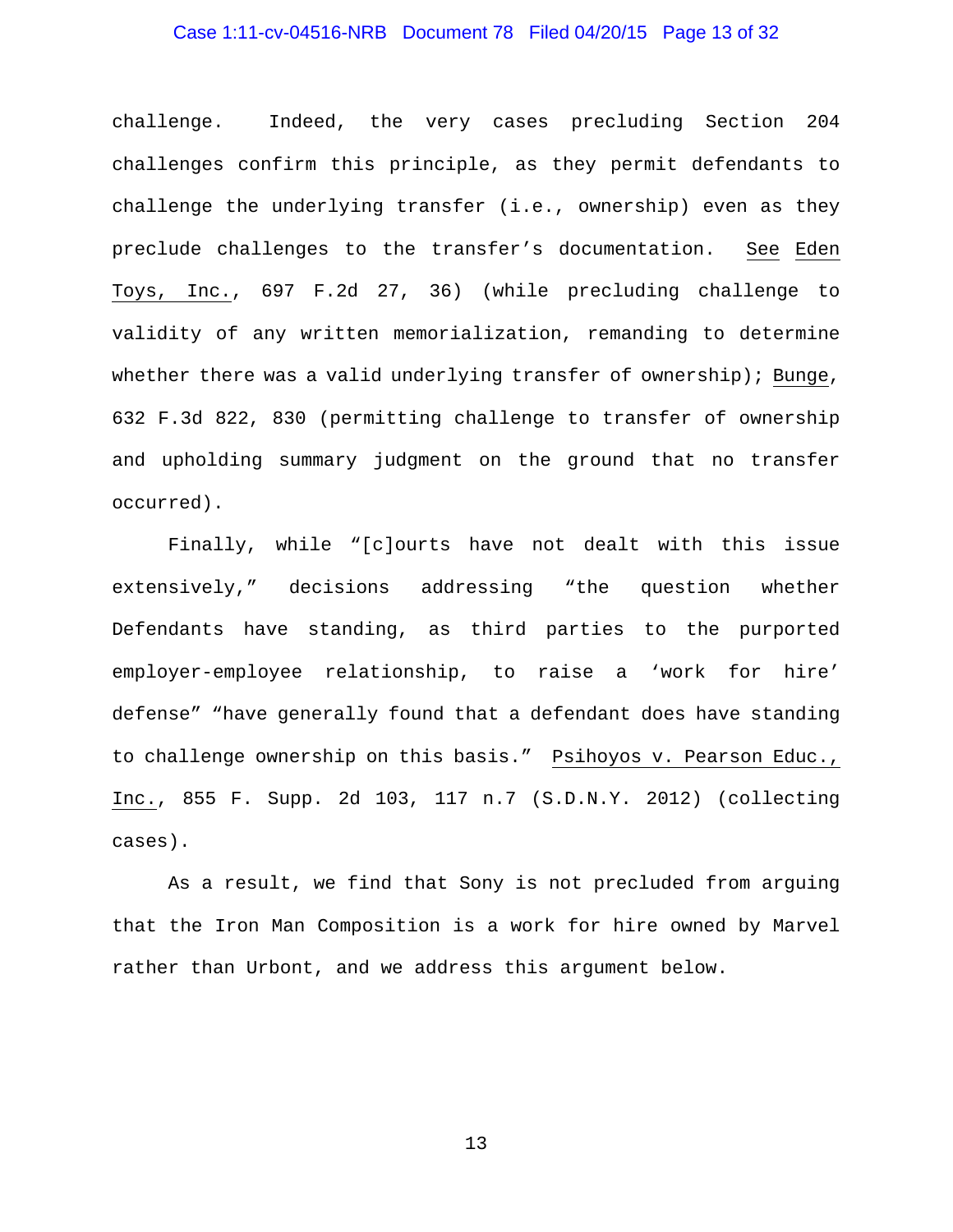#### **B. The "Iron Man Composition" is a Work for Hire**

#### **i. The Work-for-Hire Standard**

Under the 1909 Act, $8$  the determination of whether a work is a work for hire is governed by the "instance and expense" test. See Martha Graham Sch. & Dance Found., Inc. v. Martha Graham Ctr. of Contemporary Dance, Inc., 380 F.3d 624, 634-35 (2d Cir. 2004) ("The copyright belongs to the person at whose "instance and expense" the work was created, . . . whether the work was created by a traditional employee or an independent contractor."). As the name suggests, the test requires a court to evaluate both whether a work was made at the employer's "instance" and whether it was made at the employer's "expense," as described below.

First, in evaluating whether a work was made at the employer's "instance," courts consider whether "the motivating factor in producing the work was the employer who induced the creation." Siegel v. Nat'l Periodical Publications, Inc., 508 F.2d 909, 914 (2d Cir. 1974). Specifically, "[i]f the hiring party 'took the initiative in engaging [the artist]'" or if the artist "would not have created the work but for the hiring party's assignment to do so, then the work is made at the hiring party's 'instance.'" Estate of Hogarth v. Edgar Rice Burroughs, Inc., 00 Civ. 9569

 $\overline{a}$ 

<sup>&</sup>lt;sup>8</sup> Because the Iron Man Composition was created before 1978, it is governed by the 1909 Act and the case law construing that statute. See Playboy Enterprises, Inc. v. Dumas, 53 F.3d 549, 553 (2d Cir. 1995).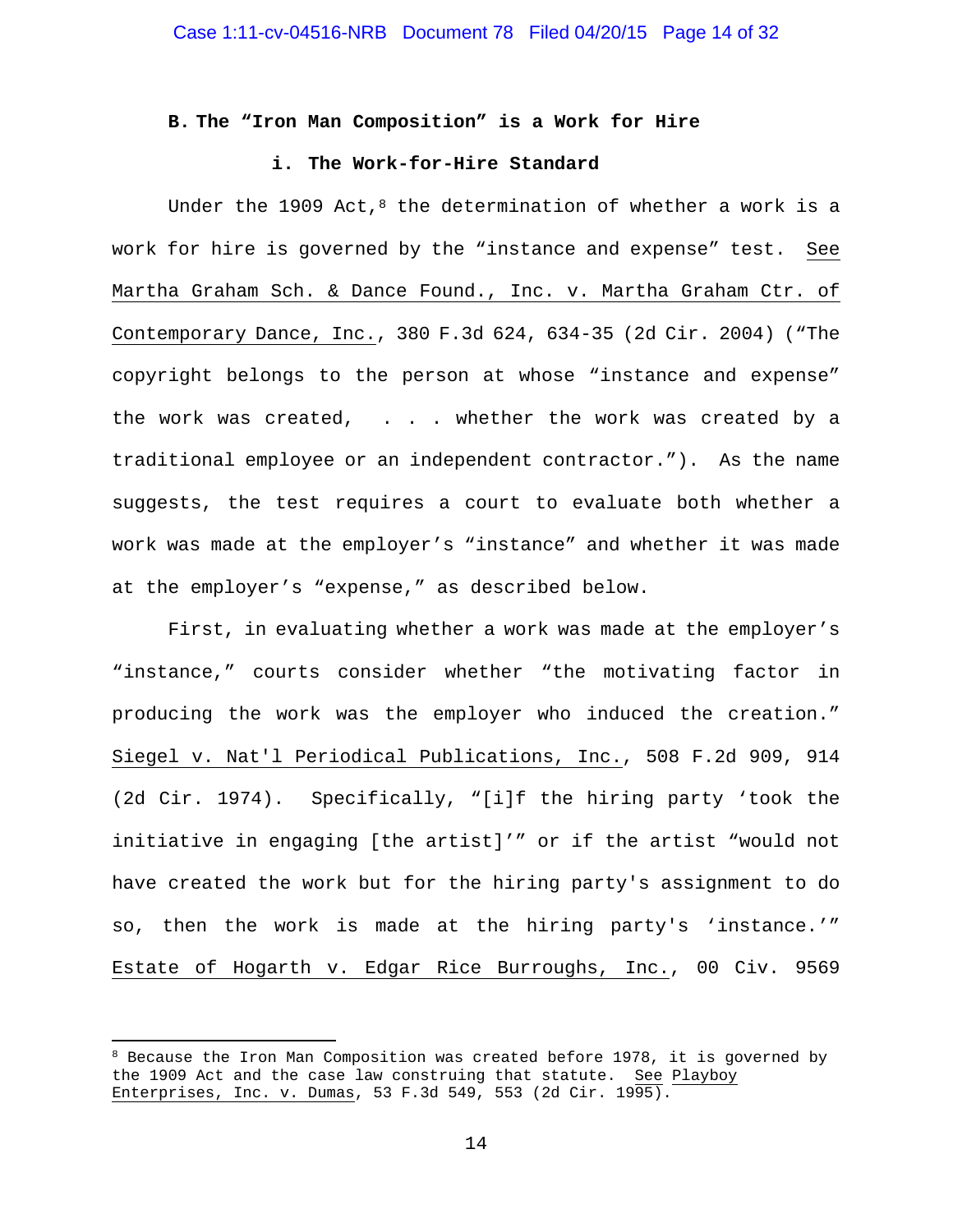## Case 1:11-cv-04516-NRB Document 78 Filed 04/20/15 Page 15 of 32

(DLC), 2002 WL 398696, at \*18 (S.D.N.Y. Mar. 15, 2002) aff'd sub nom. Estate of Burne Hogarth v. Edgar Rice Burroughs, Inc., 342 F.3d 149 (2d Cir. 2003) (quoting Picture Music, Inc. v. Bourne, Inc., 457 F.2d 1213, 1217 (2d Cir. 1972)). See also, e.g., Marvel Characters, Inc. v. Kirby, 726 F.3d 119, 141 (2d Cir. 2013) cert. dismissed, 135 S. Ct. 42 (2014) ("[The artist's] works during this period were hardly self-directed projects in which he hoped Marvel, as one of several potential publishers, might have an interest; rather, he created the relevant works pursuant to Marvel's assignment or with Marvel specifically in mind [and therefore made them at Marvel's instance]."); Picture Music, Inc., 457 F.2d at 1216 (finding "the 'motivating factors' in the composition of the new song, 'Who's Afraid of the Big Bad Wolf,' were Disney and Berlin" where Disney and Berlin approached the artist and provided her with the film's musical score to adapt into the song); Playboy Enterprises, Inc. v. Dumas, 53 F.3d 549, 556 (2d Cir. 1995) ("Playboy gave Nagel specific assignments and often asked him to illustrate particular articles that were to appear in Playboy magazine. It is safe to say that during this phase of their relationship, Playboy was the "motivating factor" in the creation of the paintings."); Siegel, 508 F.2d at 914 (finding Superman was not a work for hire because it had been created by plaintiffs four years before meeting defendants).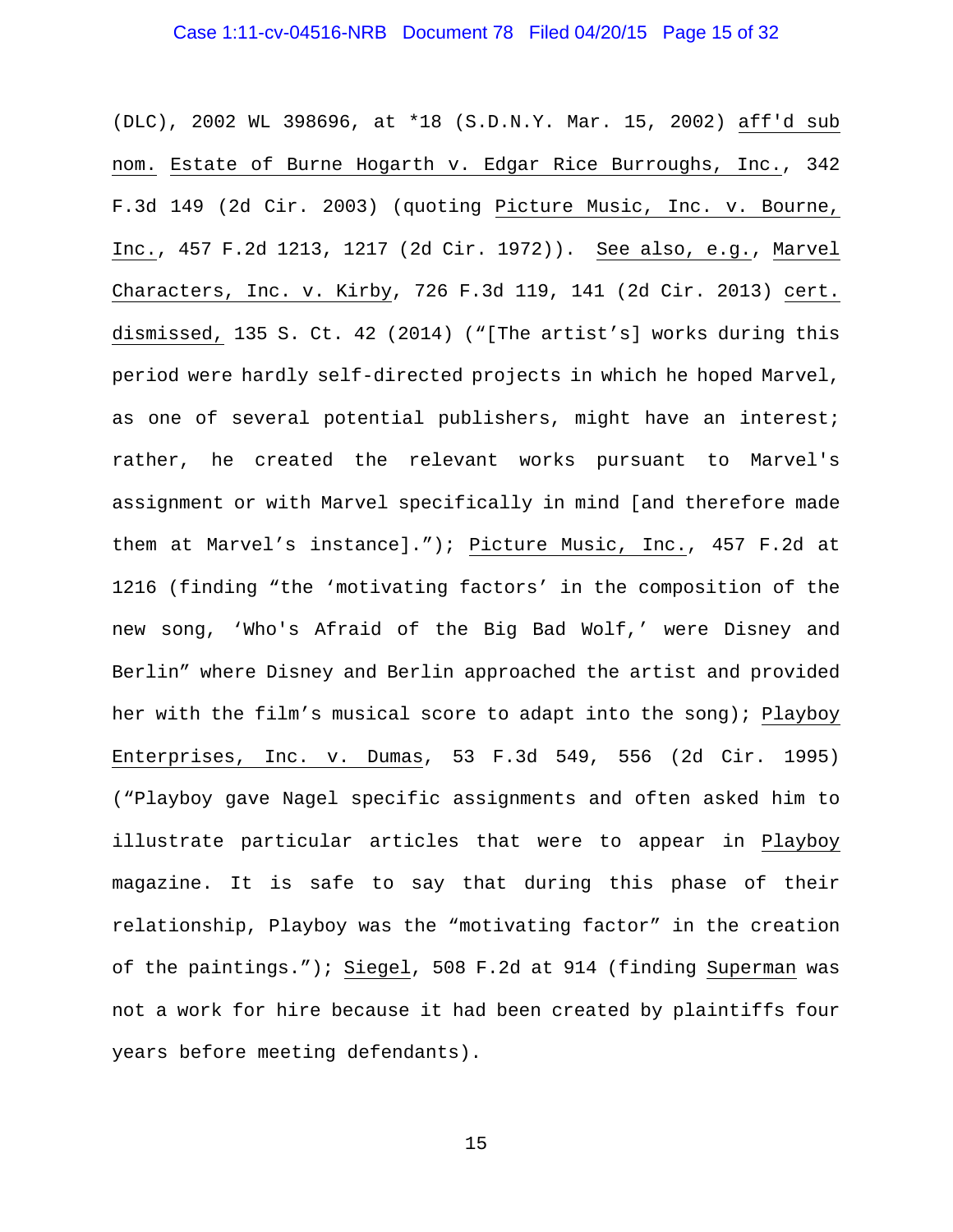## Case 1:11-cv-04516-NRB Document 78 Filed 04/20/15 Page 16 of 32

Courts also consider, as evidence of creation at the employer's instance, whether the employer retained the right "to direct and supervise the manner in which the [artist] performs his work." Dumas, 53 F.3d at 554. See, e.g., Picture Music, Inc., 457 F.2d at 1216 (finding work done at employer's instance where employer made revisions); Estate of Hogarth, 2002 WL 398696, at \*19 (same); Kirby, 726 F.3d at 141 (finding work done at employer's instance even where the artist "undoubtedly enjoyed more creative discretion than most artists did under the 'Marvel Method,'" because "he worked within the scope of Marvel's assignments and titles" and because "Marvel had the power to reject Kirby's pages and require him to redo them, or to alter them, a power it exercised from time to time"). Notably, this "right to direct and supervise the manner in which work is created need never be exercised." Martha Graham Sch., 380 F.3d at 635; see also Ward v. Nat'l Geographic Soc., 208 F. Supp. 2d 429, 437 (S.D.N.Y. 2002) ("[L]ack of direct supervision during the actual creation of the work is immaterial if, as here, the hiring party took the initiative in engaging the independent contractor and had the power to accept, reject, or modify the work.").

Second, in evaluating whether a work was made at the employer's "expense," the primary question before a court is whether the employee was paid a fixed sum. See Dumas, 53 F.3d at 555 ("Our prior cases on work for hire under the 1909 Act have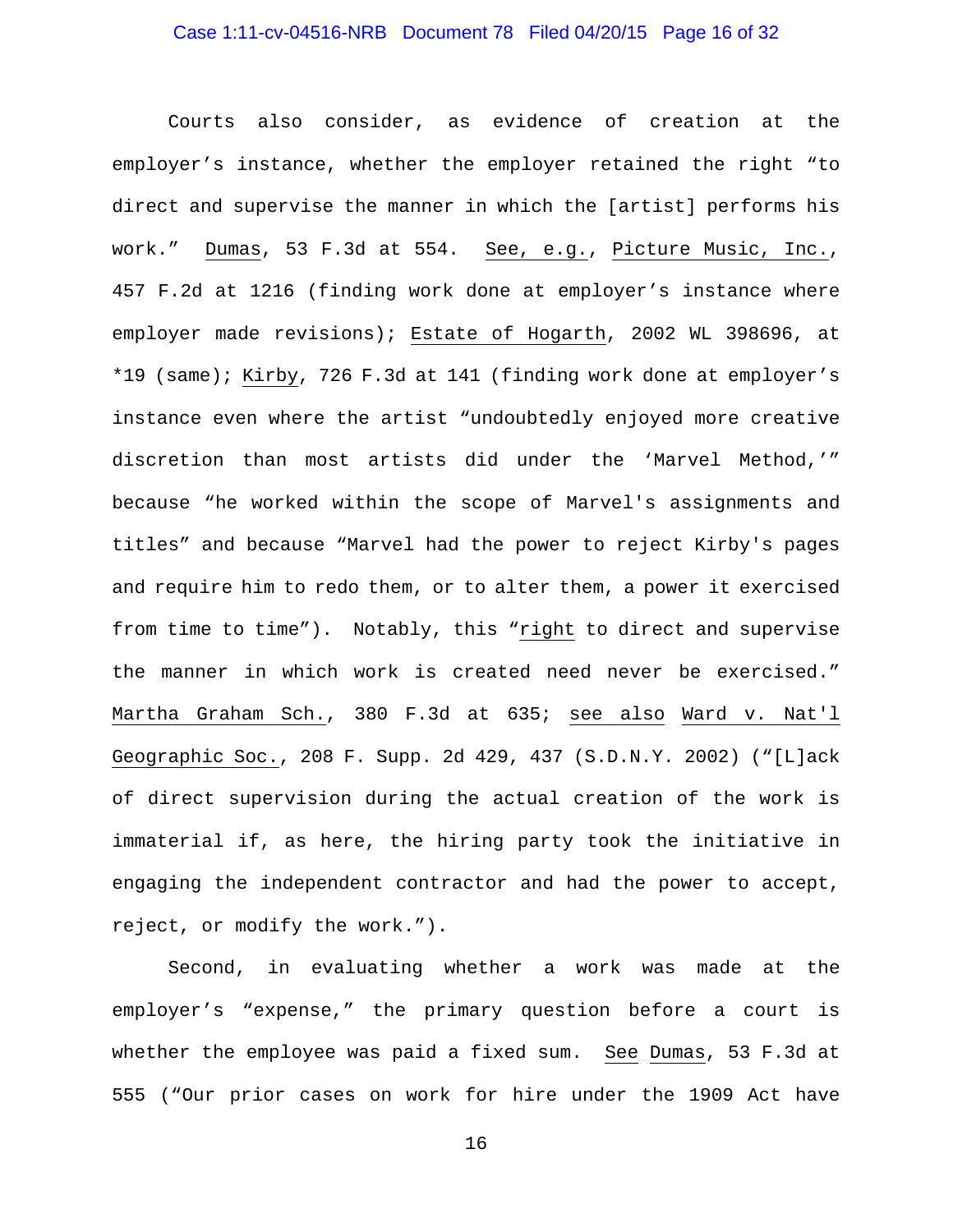## Case 1:11-cv-04516-NRB Document 78 Filed 04/20/15 Page 17 of 32

found the 'expense' requirement to be met where a hiring party simply pays an independent contractor a sum certain for his or her work."). The payment of royalties can weigh against finding that the expense requirement has been met, but will not vitiate such a finding so long as the employee has also received a fixed sum. See Estate of Hogarth, 2002 WL 398696, at \*20 ("Where, as here, the creator receives both a fixed sum *and* royalties, the fact that the creator received a fixed sum is sufficient to meet the requirement that the works be made at the employer's expense."). Rather, the question is whether the employee bore the "full assumption of the risk of loss on the project." Id. If he did not, as where he receives a sum certain from the employer, then the project has occurred at the employer's expense. See also, e.g., Fifty-Six Hope Rd. Music Ltd. v. UMG Recordings, Inc., 08 Civ. 6143 (DLC), 2010 WL 3564258, at \*9 (S.D.N.Y. Sept. 10, 2010) ("[The employer] was also responsible for the expense of creating the Sound Recordings. The . . . Agreements each provided that [the employer] would pay Bob Marley certain advances against royalties for the creation of the Sound Recordings. In addition, the . . . Agreements stated that [the employer] would advance Bob Marley the recording costs for the albums produced pursuant to these agreements, which could only be recouped from royalties. . . . Thus, [the employer] bore the expense associated with the creation of the Sound Recordings.").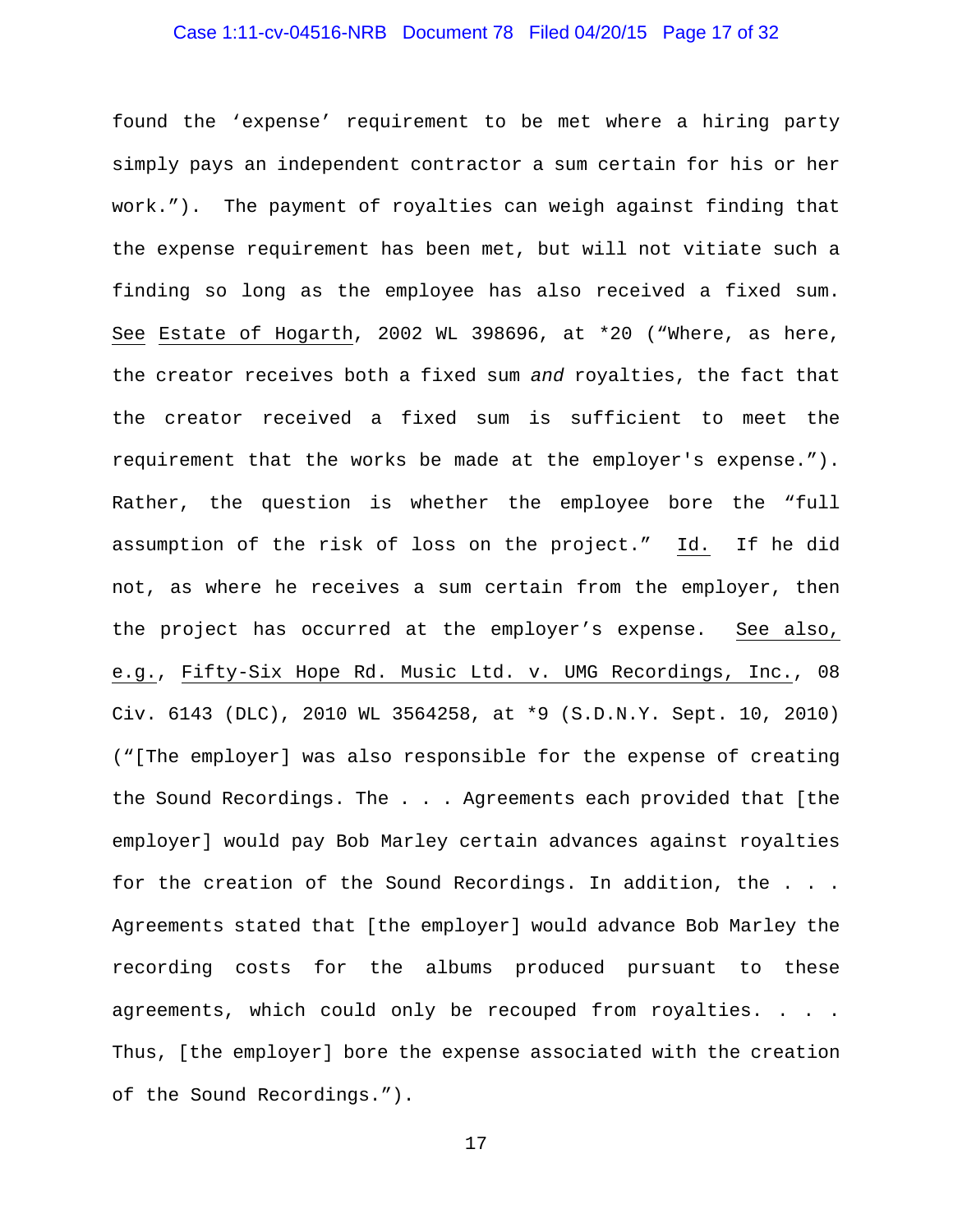## Case 1:11-cv-04516-NRB Document 78 Filed 04/20/15 Page 18 of 32

Finally, though variously understood as an element of both "instance" and "expense" prongs, courts have suggested that an artist's creation is likely to be a work for hire when it is necessarily derivative of the employer's preexisting work. See Picture Music, Inc., 457 F.2d at 1216 (noting that the artist's work was made at the employer's instance in part because "Disney had control of the original song on which Miss Ronell's work was based, [such that] Disney (and Berlin, with Disney's permission), at all times had the right to 'direct and supervise' Miss Ronell's work"); Kirby, 726 F.3d at 143 (noting that the artist's work was made at the employer's expense in part because the artist's drawings "were generally not free-standing creative works, marketable to any publisher as a finished or nearly finished product," but instead "built on preexisting titles and themes that Marvel had expended resources to establish--and in which Marvel held rights--and they required both creative contributions and production work that Marvel supplied," such that any current value in the artist's works "is therefore in substantial part a function of Marvel's expenditures over and above the flat rate it paid [the artist] for his drawings").

#### **ii. The "Iron Man Composition"**

Here, both "instance" and "expense" prongs support a finding that the Iron Man Composition was made for hire.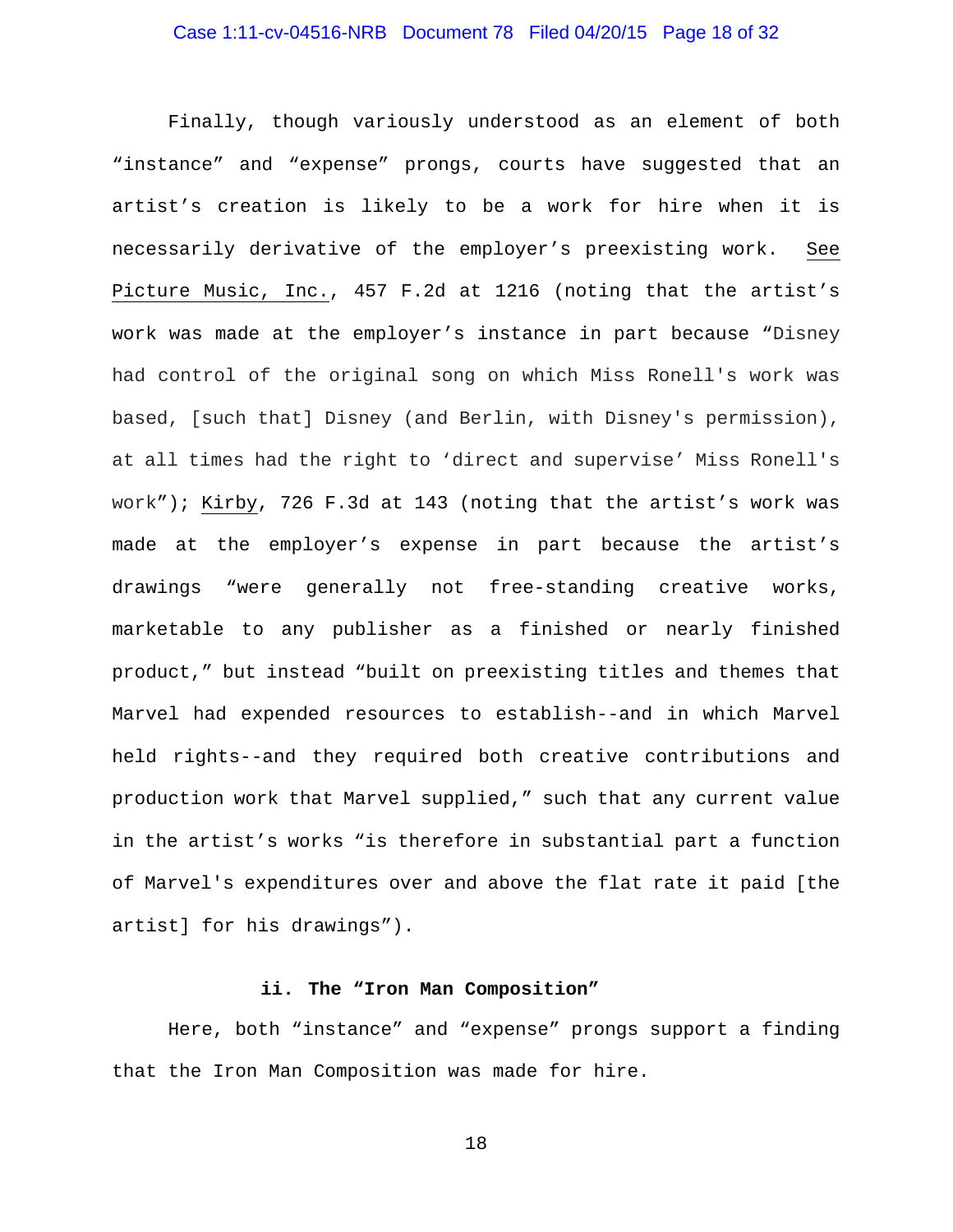## Case 1:11-cv-04516-NRB Document 78 Filed 04/20/15 Page 19 of 32

First, the Iron Man Composition was created at Marvel's instance because it was developed to Marvel's specifications and for Marvel's approval. As in Kirby, Urbont's compositions "were hardly self-directed projects in which he hoped Marvel, as one of several potential publishers, might have an interest . . . ." 726 F.3d at 141. Rather, Urbont was introduced to Marvel's Stan Lee by a mutual friend who "knew that they were planning a cartoon series and [] thought I would be a good guy to do the songs for the series." Tr. at 20. After pitching himself to Lee, Urbont was given source material from which to write certain themes. He had no familiarity with the characters or comics and had not been working on any such theme songs before meeting with Lee and being directed toward source material. Because Urbont "created the relevant work[] pursuant to Marvel's [direction and] with Marvel specifically in mind," 726 F.3d at 141, Marvel was clearly "the motivating factor in producing the work."

Marvel also retained a right to direct Urbont's work. Urbont presented his proposed themes to Lee, who "had the right to say I like it or I don't like it, we'll use it or we won't use it." Id. at 24. Although Marvel did not revise Urbont's submissions, and Urbont asserts that Marvel was not entitled to modify them without his consent, Marvel did retain control over Urbont's work insofar as it clearly retained the right to accept or reject the songs. Marvel also determined the subject matter and scope of Urbont's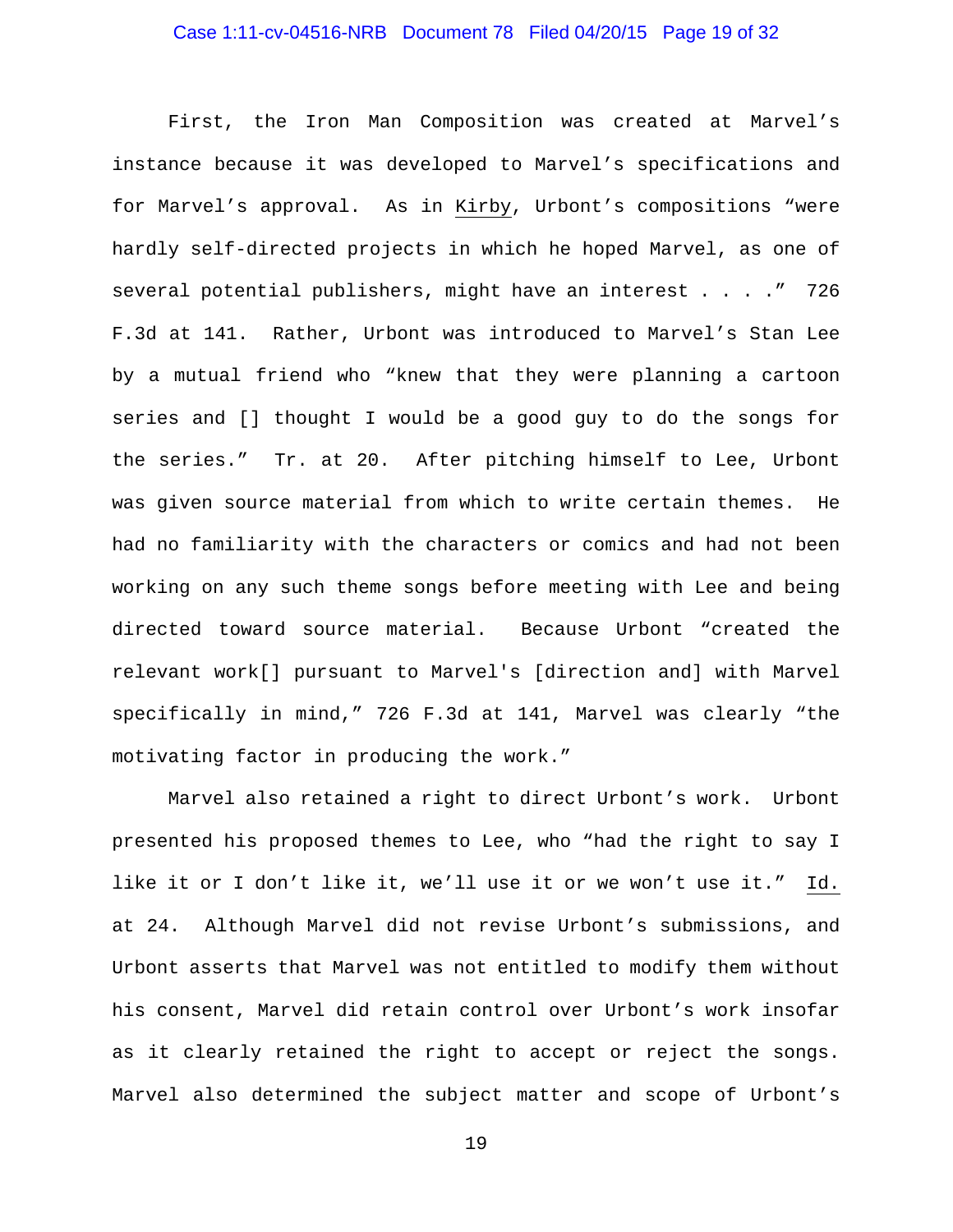## Case 1:11-cv-04516-NRB Document 78 Filed 04/20/15 Page 20 of 32

compositions by first creating and then providing Urbont with the copyrighted material he would adapt and build on, likewise suggesting that Marvel retained control over Urbont's creative output. See Picture Music, Inc., 457 F.2d at 1216 ("[S]ince Disney had control of the original song on which Miss Ronell's work was based, Disney (and Berlin, with Disney's permission), at all times had the right to 'direct and supervise' Miss Ronell's work.").

Second, the "Iron Man Composition" was created at Marvel's expense because Urbont was paid the fixed sum of \$3,000 for his work. Although Urbont did not receive a fixed salary and was not barred from undertaking other projects, these facts do not suffice to establish that a work is not made at an employer's expense. See Picture Music, Inc. v. Bourne, Inc., 457 F.2d 1213, 1216 (2d Cir. 1972) ("The absence of a fixed salary, however, is never conclusive, nor is the freedom to do other work, especially in an independent contractor situation."). Likewise, the fact that Urbont may have received royalties is not sufficient to prove that his work was done at Marvel's expense. See Estate of Hogarth, 2002 WL 398696, at \*20.

Accordingly, we find that the Iron Man Composition was made at both Marvel's instance and its expense and was therefore made as a work for hire.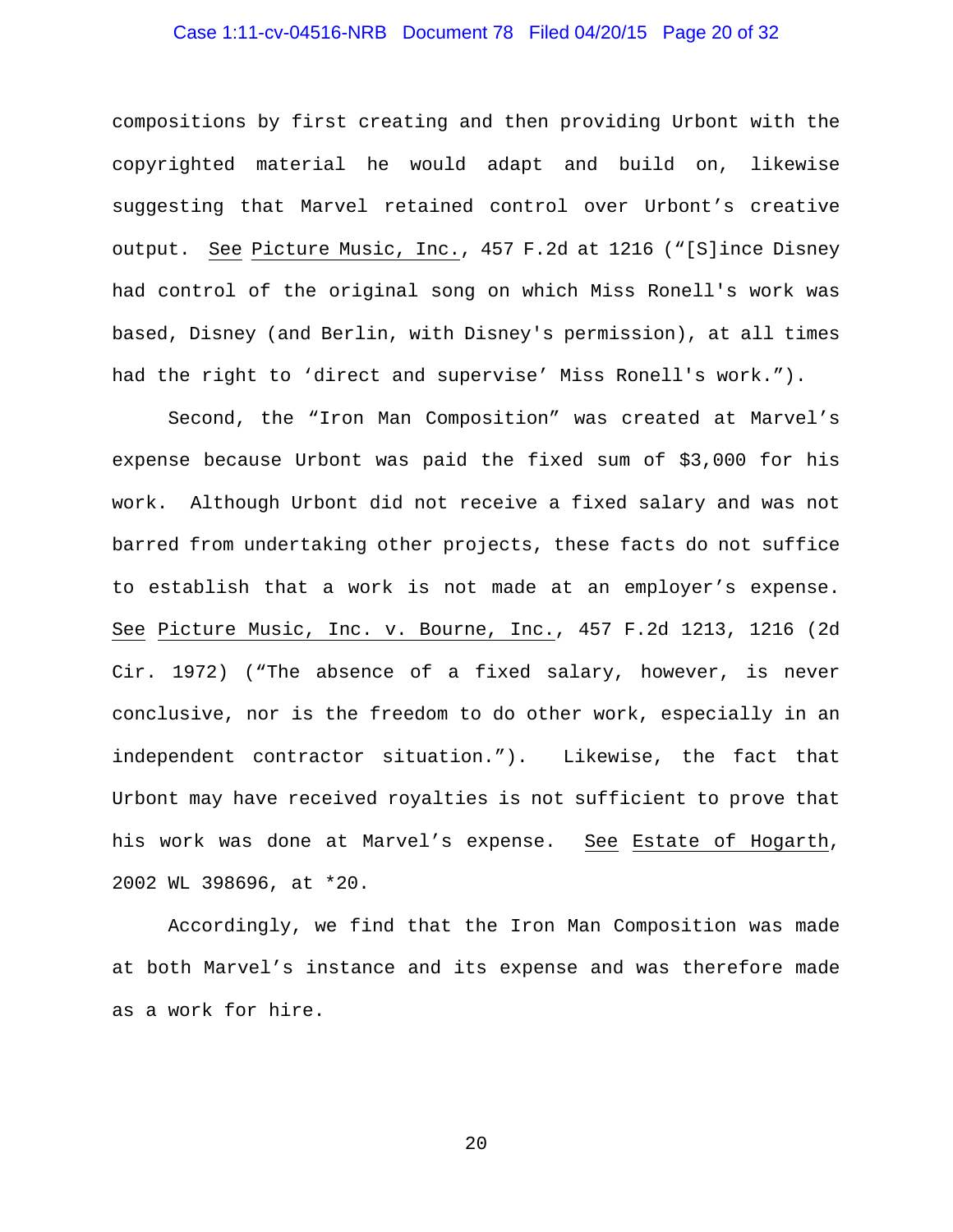#### **iii. The Settlement Agreement**

Once the instance and expense test has been met, "a presumption arises that the works in question were 'works made for hire.' . . . This presumption can be overcome only by evidence of an agreement to the contrary contemporaneous with the creation of the works." Kirby, 726 F.3d at 143. See also Archie Comic Publications, Inc. v. DeCarlo, 258 F. Supp. 2d 315, 330 (S.D.N.Y. 2003) aff'd, 88 F. App'x 468 (2d Cir. 2004) and aff'd, 88 F. App'x 468 (2d Cir. 2004) ("[I]t is [plaintiff]'s burden to produce evidence which, if credited, would permit a trier of fact reasonably to conclude, by clear and convincing evidence, that [plaintiff and his employer] agreed that [plaintiff] would own the copyright to his pre–1978 contributions . . . notwithstanding the 'almost irrebutable' presumption that these were works for hire.").

Here, Urbont has provided no evidence of an agreement dating from the time of the Iron Man Composition's creation to contradict the presumption that the Composition was a work for hire. See Tr. at 49 ("I have no written agreement in my files, and I have no recollection of any written agreement"). Rather, Urbont contends that the 1995 Settlement provides proof of Urbont's ownership sufficient to overcome any such presumption. He notes that the Settlement consistently refers to Urbont as "Owner" and that it professes to bestow Marvel with licensing rights from Urbont, a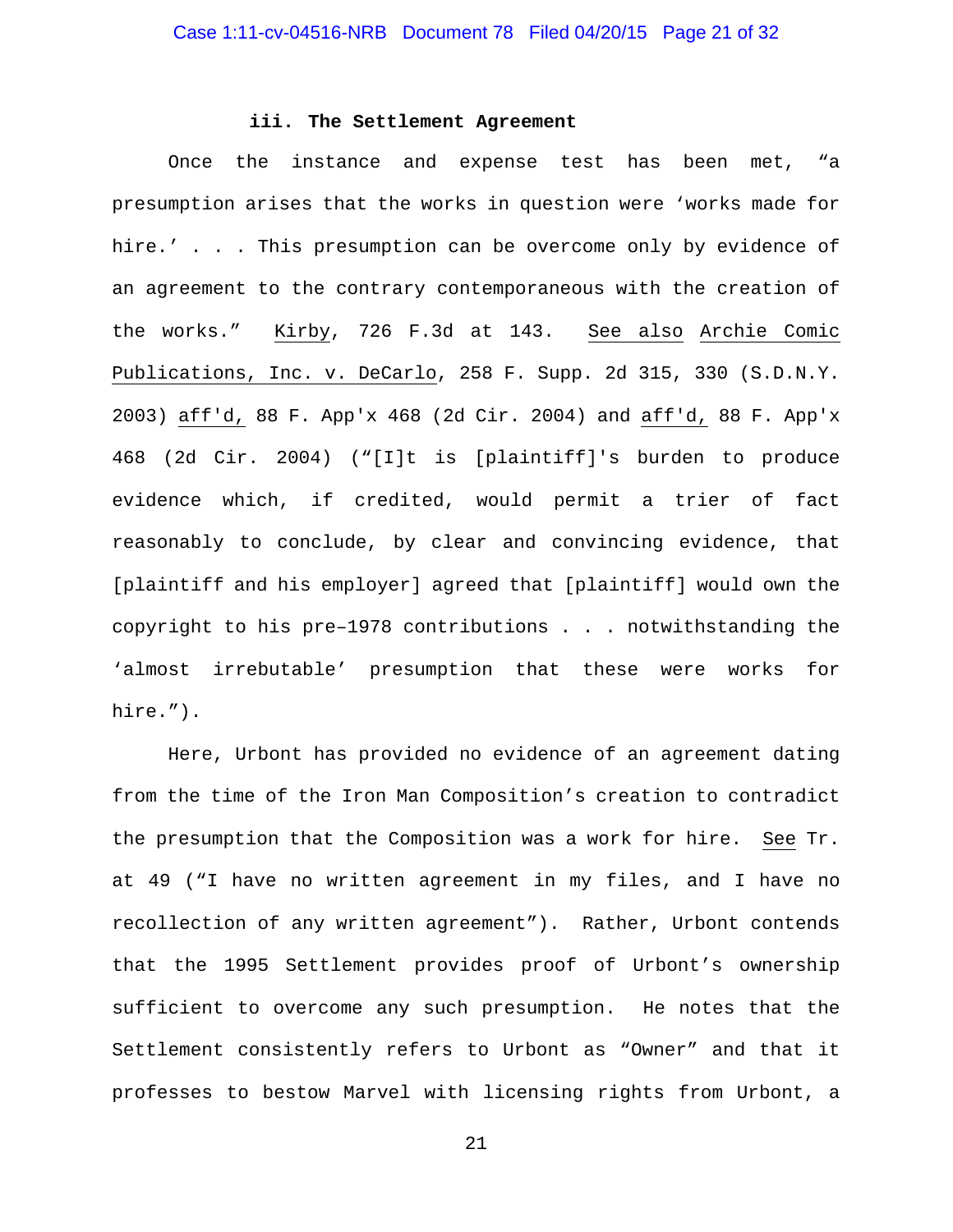# Case 1:11-cv-04516-NRB Document 78 Filed 04/20/15 Page 22 of 32

transaction he claims would make little sense if Marvel considered itself the copyright owner. As such, Urbont argues, the Settlement provides conclusive evidence that Marvel believes--and the court should therefore also believe--that Urbont, rather than Marvel, is the owner of the Iron Man Composition.

However, we find the Settlement insufficient to overcome our conclusion that the Iron Man Composition was made for hire. First and foremost, a settlement is merely that: the resolution of a dispute between two parties. "[A] settlement does not mean that the claim had merit or that it would have withstood scrutiny," Taylor v. First Med. Mgmt., 508 F. App'x 488, 497 (6th Cir. 2012), and it "is not a concession by a defendant that a claimant's argument, legal or factual, has merit," Lynn v. CSX Transp., Inc., 84 F.3d 970, 974 (7th Cir. 1996). Rather, "pre-trial settlements are made for many reasons (one of them being to save money in the long run) and do not suggest liability on anyone's part." Schaer v. City of New York, 09 Civ. 7441 CM MHD, 2011 WL 1239836, at \*13  $(S.D.N.Y.$  Mar. 25, 2011).<sup>9</sup> Thus, the fact that Marvel entered into a licensing settlement with Urbont does not mean that Marvel has concluded or conceded that Urbont is the Composition's owner, and

 $\overline{a}$ 

<sup>&</sup>lt;sup>9</sup> Indeed, it is not difficult to imagine reasoning that would lead Marvel to conclude that entering into a modest settlement--\$90,000 for claims involving five different works--was preferable to engaging in a costly dispute requiring a detailed exploration of the events of thirty years prior.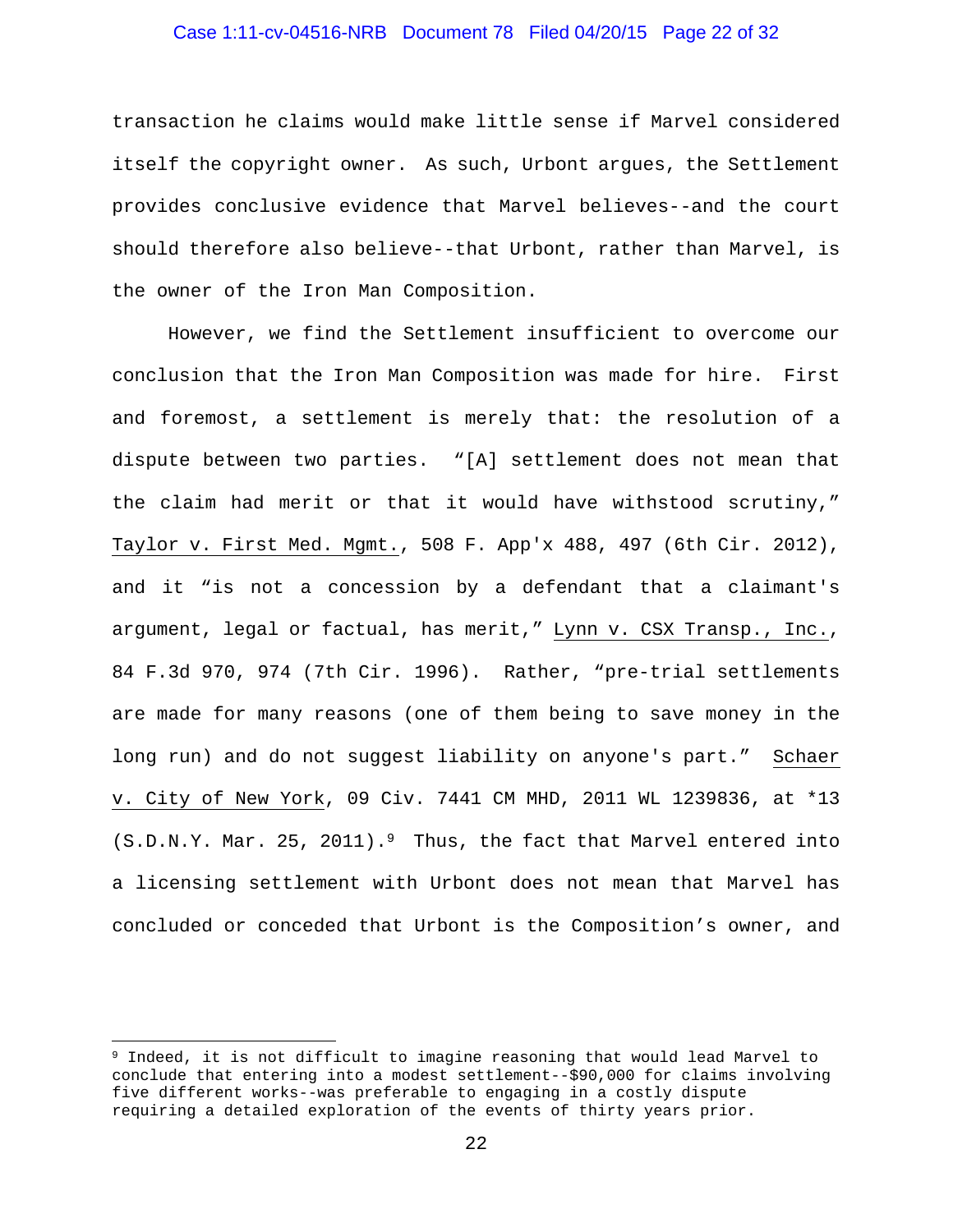## Case 1:11-cv-04516-NRB Document 78 Filed 04/20/15 Page 23 of 32

it does not compel a finding that, contrary to our work-for-hire analysis, Urbont originally owned the Composition.

Rather, case law within the copyright infringement context affirms that a licensing or settlement agreement should not supplant a court's independent determination of copyright ownership. This principle can be seen, for instance, in the context of licensee estoppel: courts have repeatedly held that where two parties enter into a settlement or licensing agreement, the licensee is not estopped from later challenging the purported licensor's ownership. See, e.g., Melchizedek v. Holt, 792 F. Supp. 2d 1042, 1056-57 (D. Ariz. 2011) (refusing to estop defendants from challenging copyright where defendants had previously entered into licensing agreement with plaintiff and now argued that plaintiff's copyright was abandoned, stating that "[t]he Court will not apply the quasi estoppel doctrine where the purported unconscionable conduct and injustice is the result of a party's belief that something might not be as contracted for, and election to enter into the contract notwithstanding the risk"); FM Indus., Inc. v. Citicorp Credit Servs., Inc., 07 Civ. 1794, 2008 WL 162756, at \*3 (N.D. Ill. Jan. 14, 2008) (rejecting the claim that defendant "is estopped from contesting [plaintiff]s copyright ownership because [it] acknowledged [plaintiff's] . . . ownership in the parties' licensing agreement" and noting that "application of the licensee estoppel doctrine is disfavored in copyright cases");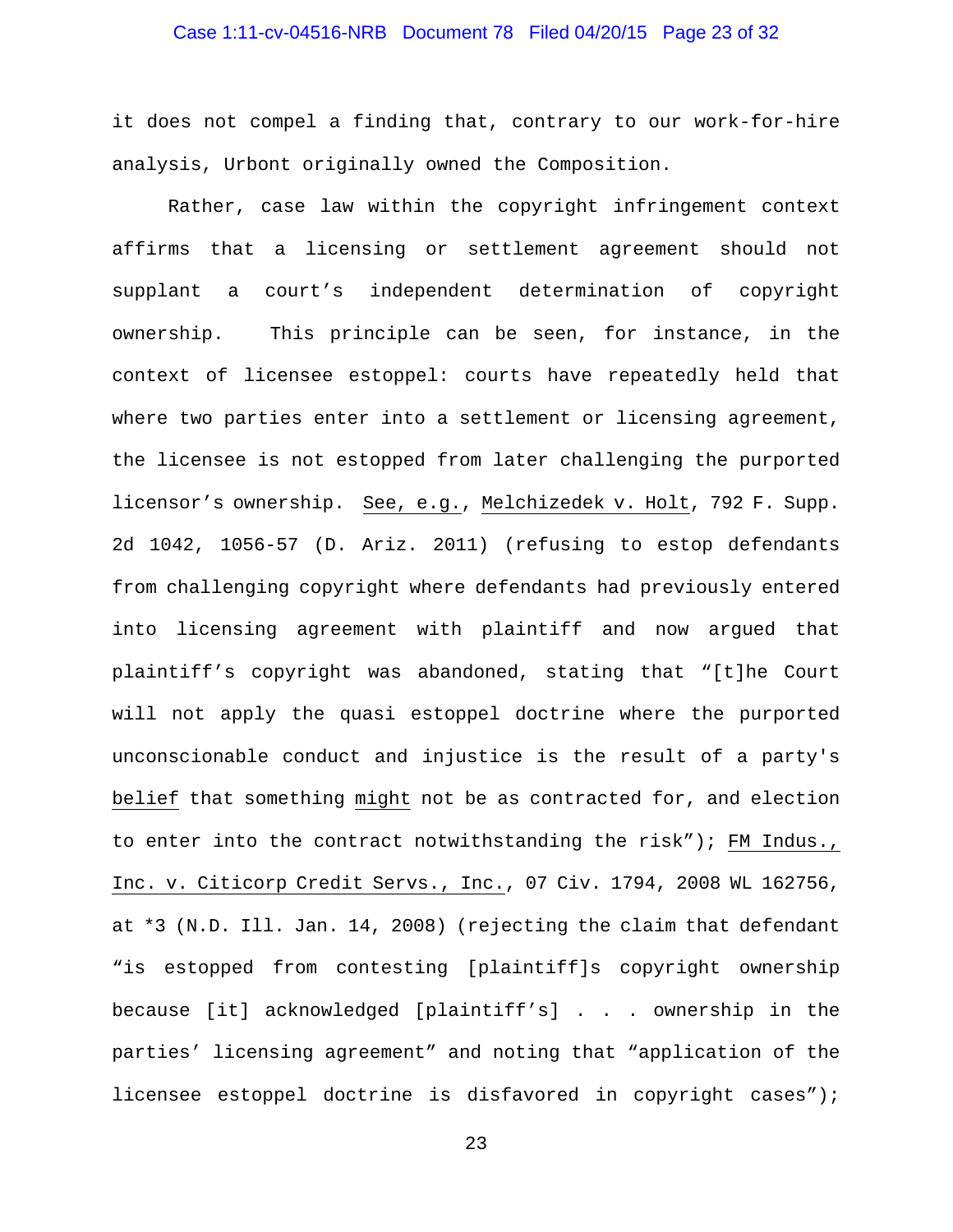## Case 1:11-cv-04516-NRB Document 78 Filed 04/20/15 Page 24 of 32

Twin Books Corp. v. Walt Disney Co., 877 F. Supp. 496, 500 (N.D. Cal. 1995) rev'd on other grounds, 83 F.3d 1162 (9th Cir. 1996) (rejecting licensee estoppel argument where defendant had executed licensing agreement with plaintiff after "extensive negotiations" and then argued that copyright had fallen into public domain).

The conclusion that a settlement agreement should not bind a court's determination of copyright ownership is even more persuasive where, as here, the parties to the settlement are not the same as the parties to the current litigation. Put differently, if a company's decision to enter into a licensing agreement with a plaintiff will not prevent it from later proving that in fact the copyright was never the plaintiff's to license, that company's decision surely should not serve to preclude a third party, which never entered into such an agreement, from proving the same.

The principles underlying the "instance and expense" test also support limiting agreements capable of overcoming a court's work-for-hire analysis to those dating from the work's creation. The "instance and expense" test is designed to assess the parties' historical relationship in order to determine in whom the copyright inhered at its creation. Cf. Twentieth Century Fox Film Corp. v. Entm't Distrib., 429 F.3d 869, 887 (9th Cir. 2005) ("[If it] were a work for hire, the copyright would have vested in [the employer] from the moment it was created."). Unless the copyright is later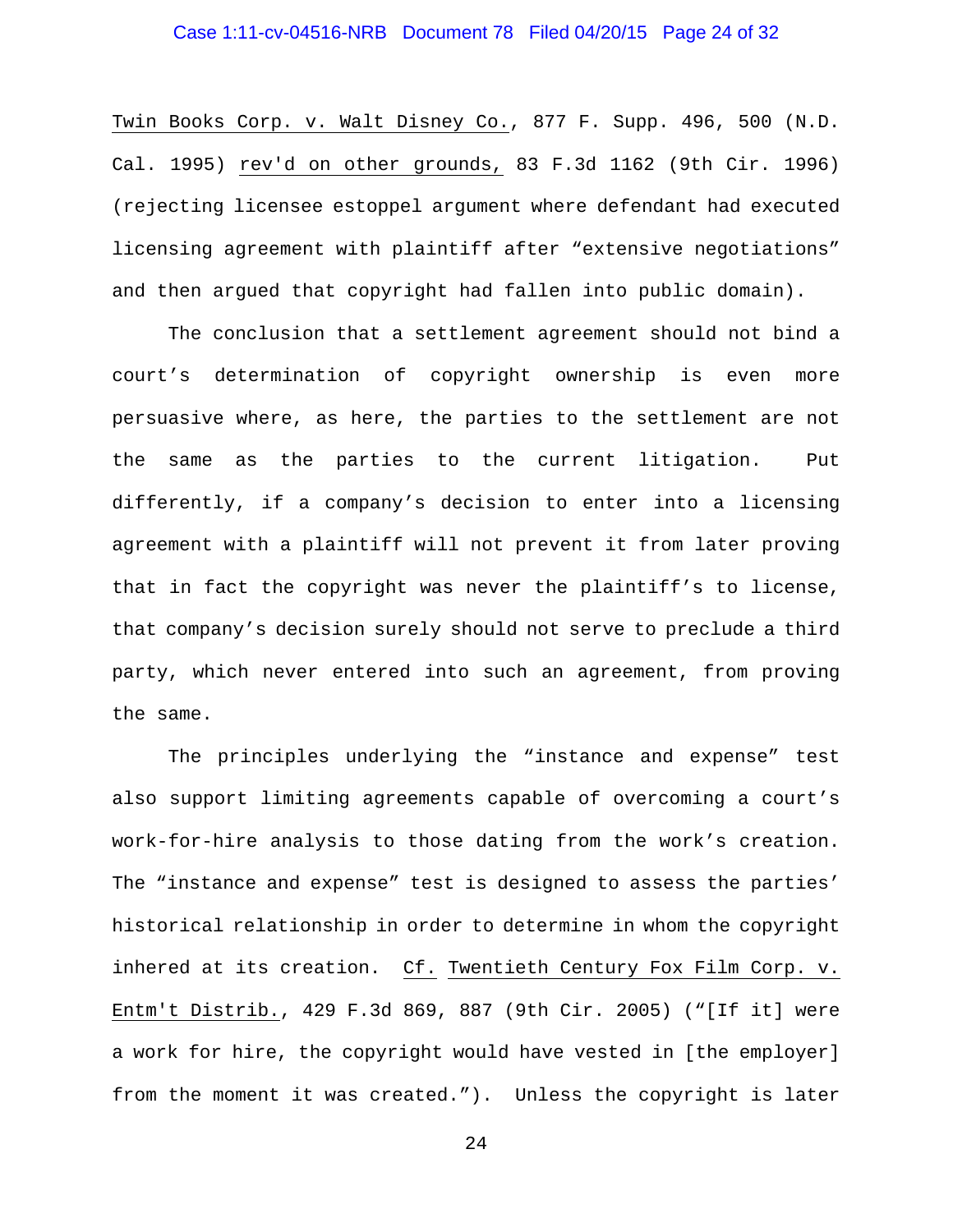## Case 1:11-cv-04516-NRB Document 78 Filed 04/20/15 Page 25 of 32

transferred, in whom the copyright originally inhered remains the essential question in determining ownership. It follows, then, that only an agreement dating back to the work's creation would be able to accurately shed light on in whom the copyright vested at that time; by contrast, a settlement some thirty years after the work's creation can provide only limited insight into what the parties originally intended, no less in whom the copyright initially vested as a result of their actions.

Finally, our conclusion that the Settlement does not as a matter of law suffice to rebut a determination that the Composition was made for hire is supported by a recent Second Circuit case indicating that work-for-hire analyses should not turn on afterthe-fact agreements. In Gary Friedrich Enterprises, LLC v. Marvel Characters, Inc., 716 F.3d 302, 316 (2d Cir. 2013), the plaintiff signed an agreement that purported to retroactively label him an "employee for hire," following enactment of the Copyright Act of 1976 and its requirement that a work for hire be so designated in writing if not made in the course of regular employment. The court held that the agreement did not alter the court's evaluation of whether his work was made for hire under the "instance and expense" test, stating that "the Agreement appears to create an 'employee for hire' relationship, but the Agreement could not render Ghost Rider a 'work made for hire' ex post facto*,* even if the extrinsic evidence shows the parties had the intent to do so. The 1909 Act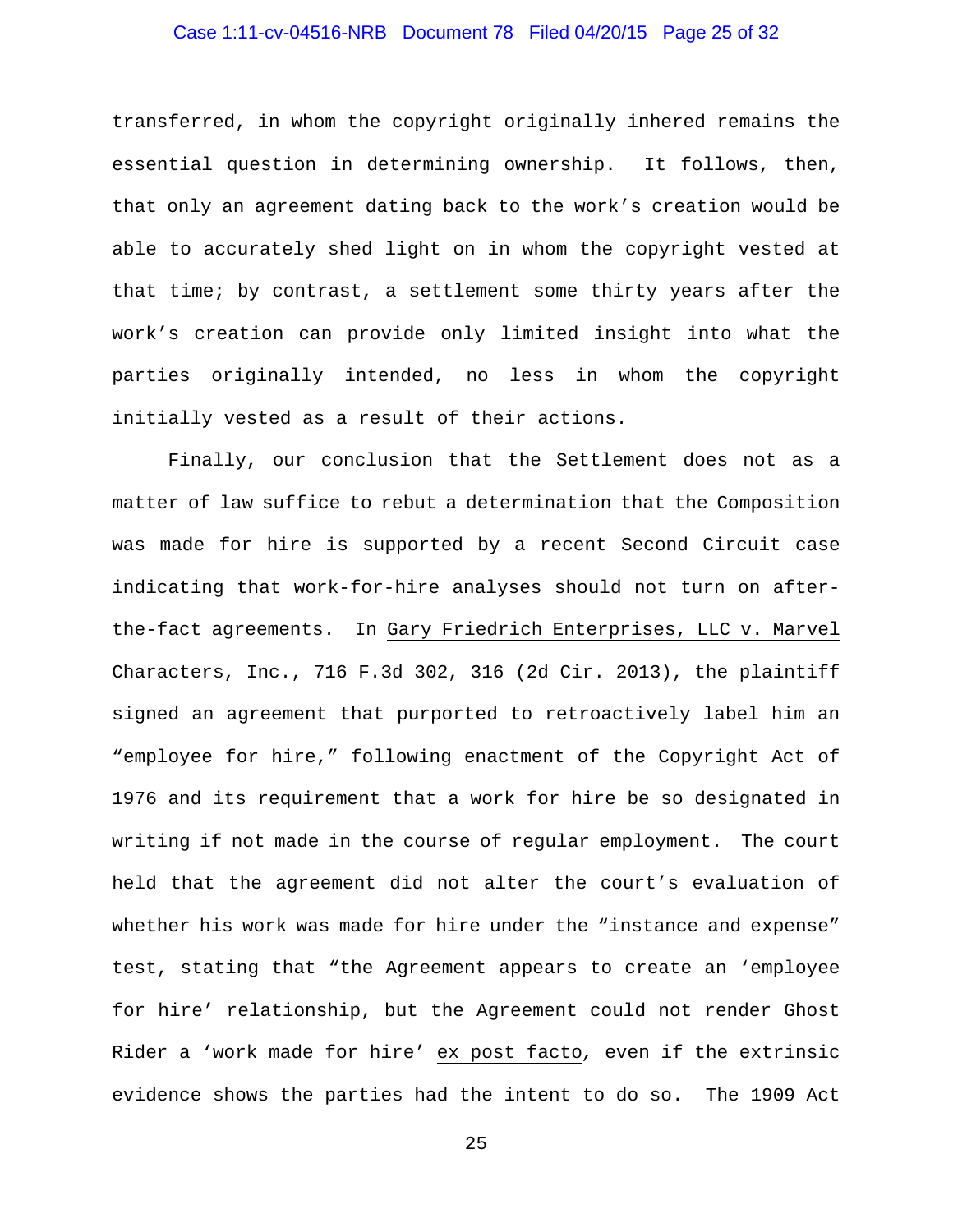## Case 1:11-cv-04516-NRB Document 78 Filed 04/20/15 Page 26 of 32

. . . requires us to look to agency law and 'the actual relationship between the parties, rather than the language of their agreements,' in determining the authorship of the work. Thus, regardless of the parties' intent in 1978, the evidence must prove Ghost Rider was actually a 'work made for hire' at the time of its creation." Id. (quoting Marvel Characters, Inc. v. Simon*,* 310 F.3d 280, 291– 92 (2d Cir. 2002).

Thus, we find that the Settlement does not cause us to reconsider our determination under the "instance and expense" test that the Iron Man Composition is a work for hire. Accordingly, we find that Sony has established that Urbont is not the owner of the Iron Man Composition and we therefore dismiss Urbont's federal claims.

#### **III. Urbont's State Law Claims**

Urbont also seeks recovery from Sony under New York state law for copyright infringement, unfair competition, and misappropriation. Sony argues that these state law claims, each of which concerns only the Iron Man Recording, should be dismissed as preempted by the Copyright Act because the Iron Man Recording is not a "sound recording," expressly excluded from the Copyright Act's scope of preemption, but rather an "audiovisual work." As set forth below, we agree and dismiss Urbont's state law claims.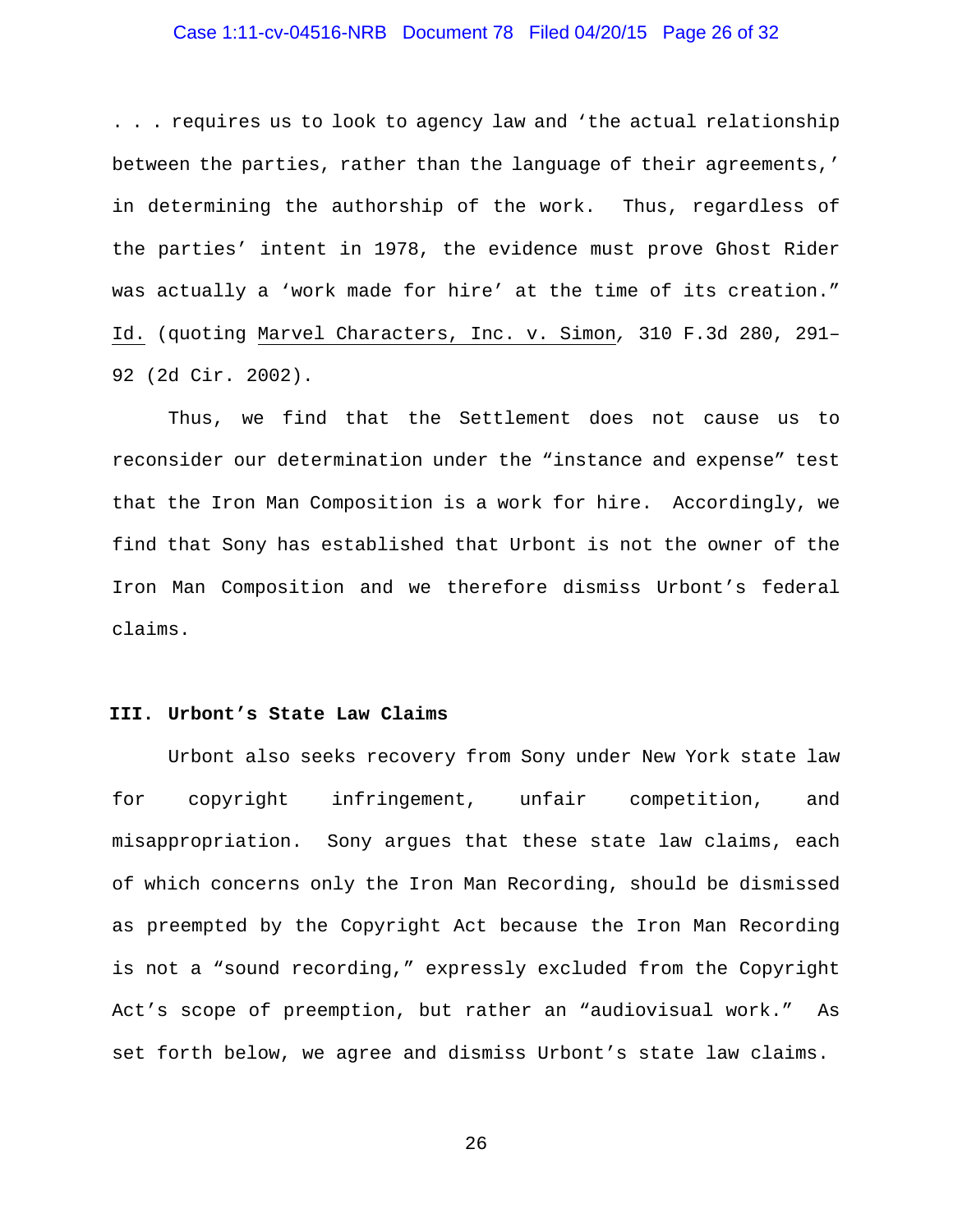## Case 1:11-cv-04516-NRB Document 78 Filed 04/20/15 Page 27 of 32

State laws within the general scope of federal copyright protection were preempted by the Copyright Act of 1976. See 17 U.S.C. § 301(a). However, by an exception to its general preemption provisions, the Copyright Act allows state laws to continue to protect "sound recordings fixed before February 15, 1972." 17 U.S.C. § 301(c). "Sound recordings" are defined under the Act as "works that result from the fixation of a series of musical, spoken, or other sound, but not including the sounds accompanying a motion picture or other audiovisual work . . . ." 17 U.S.C. § 101 (emphasis added). Rather, such "accompanying sounds," including motion picture or television soundtracks, are included instead in the definition of "audiovisual works." See 17 U.S.C. § 101 (defining "audiovisual works" as "works that consist of a series of related images which are intrinsically intended to be shown by the use of machines, or devices such as projectors, viewers, or electronic equipment, together with accompanying sounds") (emphasis added); id. (defining "motion pictures" as "audiovisual works consisting of a series of related images which, when shown in succession, impart an impression of motion, together with accompanying sounds") (emphasis added). See also H.R. Rep. No. 94-1476 at 56 (1976), reprinted in 1976 U.S.C.C.A.N. 5659, 5669 ("Sound tracks of motion pictures, long a nebulous area in American copyright law, are specifically included in the definition of 'motion pictures,' and excluded in the definition of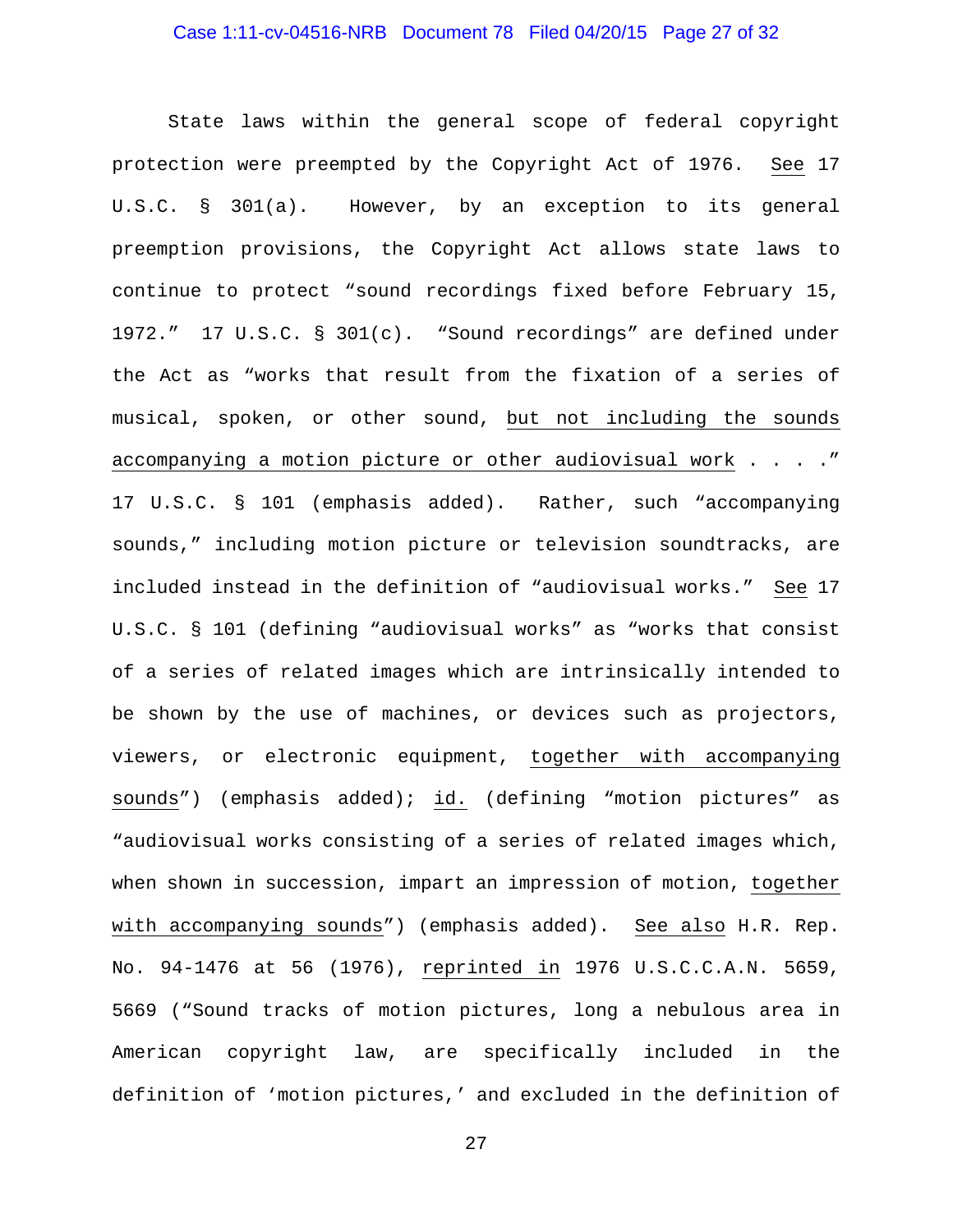## Case 1:11-cv-04516-NRB Document 78 Filed 04/20/15 Page 28 of 32

'sound recordings.'"); cf. H.R. Rep. No. 92-487 (1971), reprinted in 1971 U.S.C.C.A.N. 1566, 1571 ("Thus, to take a specific example, if there is an unauthorized reproduction of the sound portion of a copyrighted television program fixed on video tape, a suit for copyright infringement could be sustained under section 1(a) of title 17 [of the 1909 Act, as a "motion picture,"] rather than under the provisions of this bill[, the 1972 Sound Recording Act, which created a copyright in sound recordings] . . . .") (emphasis added).

Legislative history does suggest that a soundtrack could constitute a "sound recording," rather than an "audiovisual work," if it is reproduced separately on a phonorecord. See H.R. REP. 94-1476, 64, 1976 U.S.C.C.A.N. 5659, 5677 ("The purely aural performance of a motion picture sound track, or of the sound portions of an audiovisual work, would constitute a performance of the 'motion picture or other audiovisual work'; but, where some of the sounds have been reproduced separately on phonorecords, a performance from the phonorecord would not constitute performance of the motion picture or audiovisual work."). In sum, then, infringement of a soundtrack, or of "the sound portion of a copyrighted television program," will constitute infringement of an "audiovisual work," unless the infringer has copied a phonorecord reproduction (which could be deemed a separate "sound recording") rather than the original visual-accompanying sounds.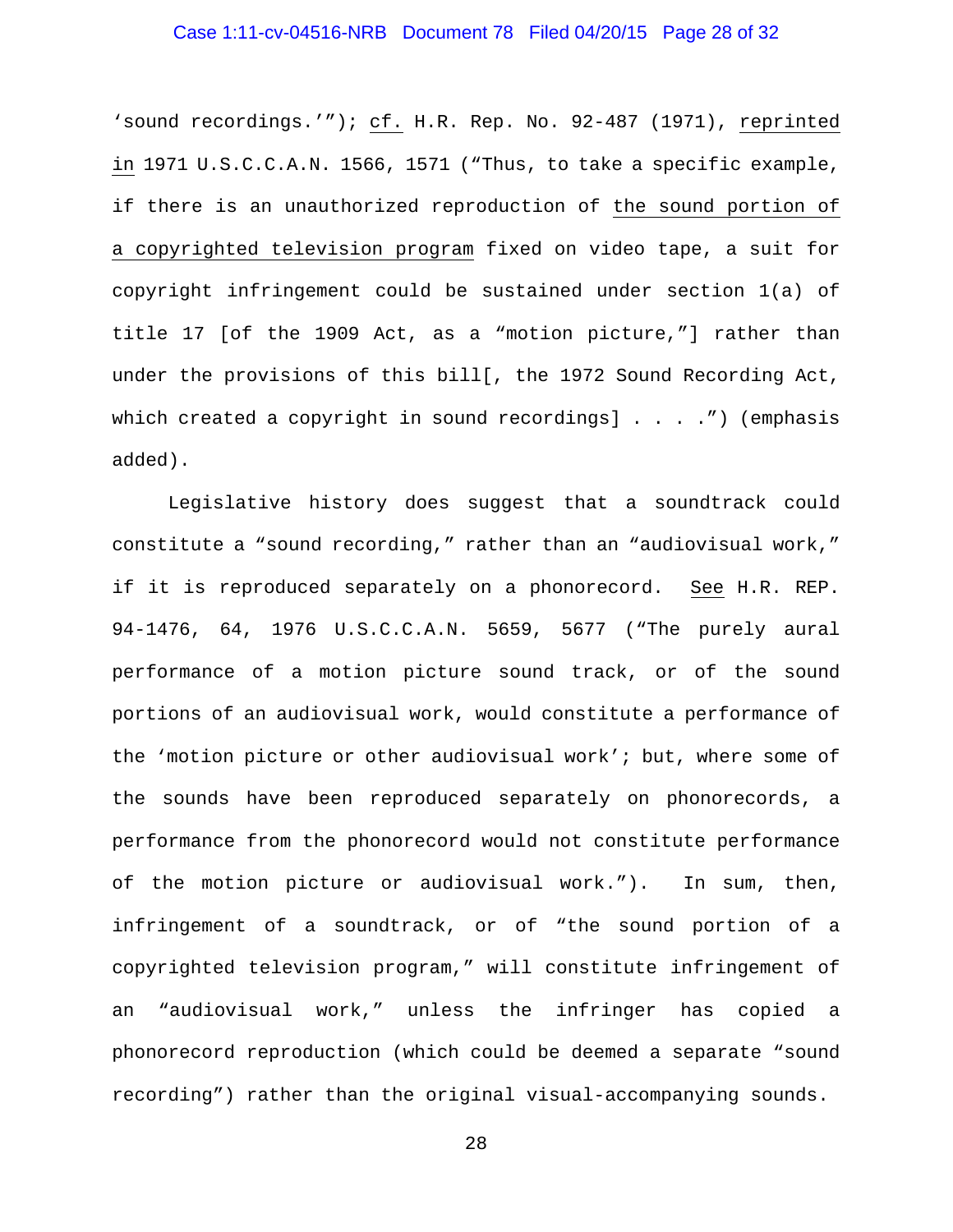## Case 1:11-cv-04516-NRB Document 78 Filed 04/20/15 Page 29 of 32

Based upon the foregoing discussion, the Iron Man Recording must be deemed an "audiovisual work" and not a "sound recording," because it was created purely to accompany the television show and does not exist apart from the accompanying televisuals. Urbont admits that the Iron Man Recording was not reproduced separately on a phonorecord and that defendants could only have copied it from the television program. See Pl's Response to Def's Rule 56.1 Statement ¶ 26. He argues instead that he produced a master tape of the song and that this master tape constitutes a separate "sound recording" for which he can recover. However, all soundtracks- including motion picture soundtracks, expressly excluded from the definition of "sound recording"--necessarily involve master tapes. Were the existence of these master tapes enough to transform soundtracks into "sound recordings," the exclusion of soundtracks from the definition of "sound recording" would serve little purpose.

In addition, authority supports our conclusion that where, as here, a soundtrack was created purely for incorporation into an audiovisual work, it is protected by the audiovisual copyright unless reproduced separately. See Traicoff v. Digital Media, Inc., 439 F. Supp. 2d 872, 882-83 (S.D. Ind. 2006) (finding that recordings in computer software training programs were not "sound recordings" for which plaintiff could state a state law infringement claim, because "the audio recordings were made for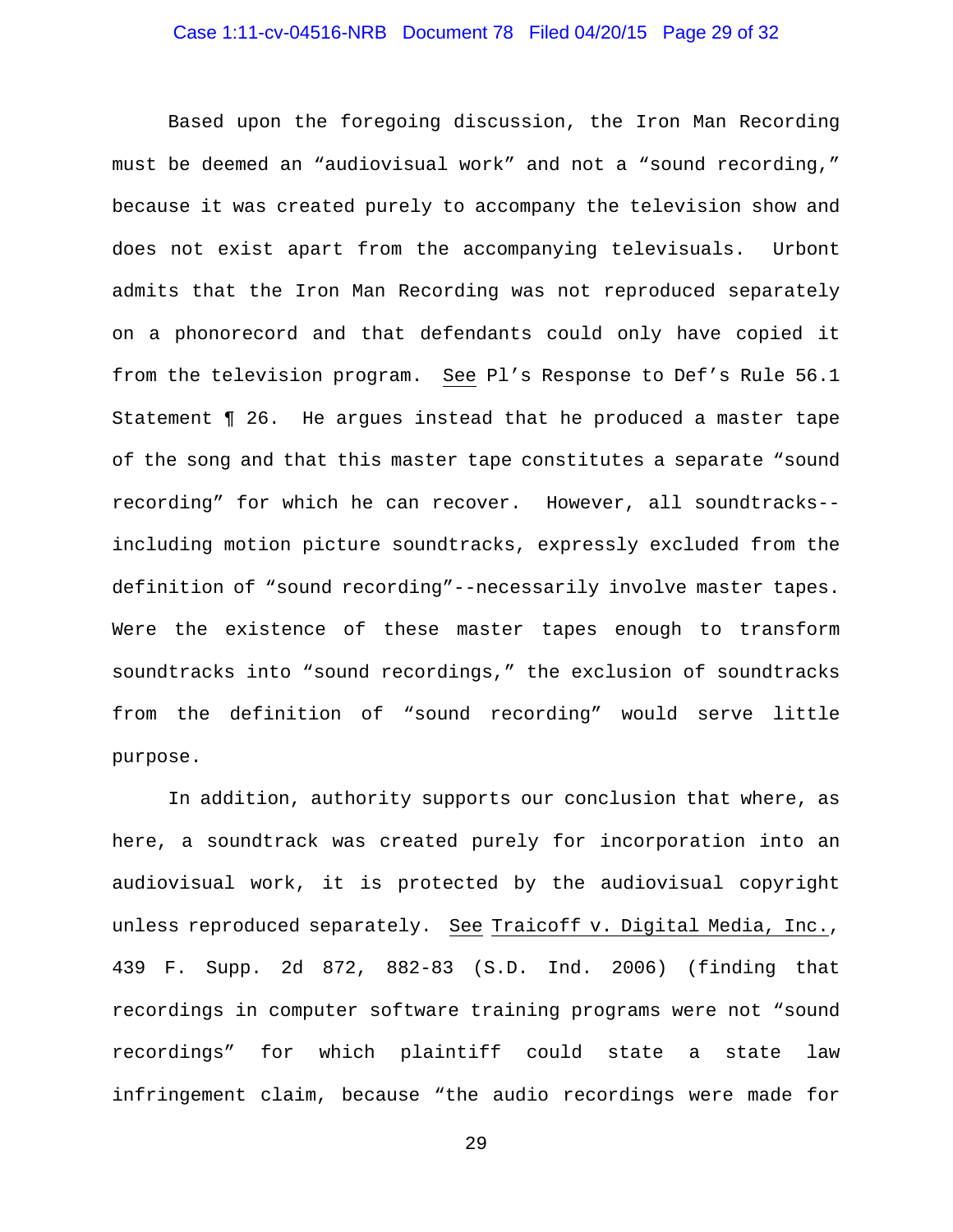## Case 1:11-cv-04516-NRB Document 78 Filed 04/20/15 Page 30 of 32

the sole purpose of accompanying the final audiovisual work"); Maljack Prods., Inc. v. GoodTimes Home Video Corp., 81 F.3d 881, 888 (9th Cir. 1996) (affirming dismissal of state law claims for protection of a film's soundtrack on the ground that the soundtrack was protected under the motion picture copyright and, as such, any state law claims were preempted); Toho Co. v. Priority Records, LLC, No. CV01-04744SVW (RZX), 2002 WL 33840993, at \*3 (C.D. Cal. Mar. 27, 2002) (where defendants copied the theme song from the Godzilla movies, which appeared both in the motion picture and on soundtrack albums, distinguishing between infringement of the motion picture and infringement of the soundtrack albums and noting that "the sound track is an integral part of a motion picture, and as such fully protected by the motion picture copyright") (emphasis added). Cf. James v. Delilah Films, Inc. 144 Misc. 2d 374 (Sup. Ct. N.Y. 1989) (rejecting state law infringement claim where defendants copied film clips showing pre-recorded singing played alongside film of singers dancing and lip-syncing, on the ground that any infringement was of an "audiovisual work" because the "sound portion cannot be separated from the visual portion, merely to accommodate plaintiffs' assertion that they are entitled to an exemption [from preemption]").

Thus, we find that the Iron Man Recording constitutes an "audiovisual work" rather than a "sound recording," and consequently that Urbont's state law infringement claims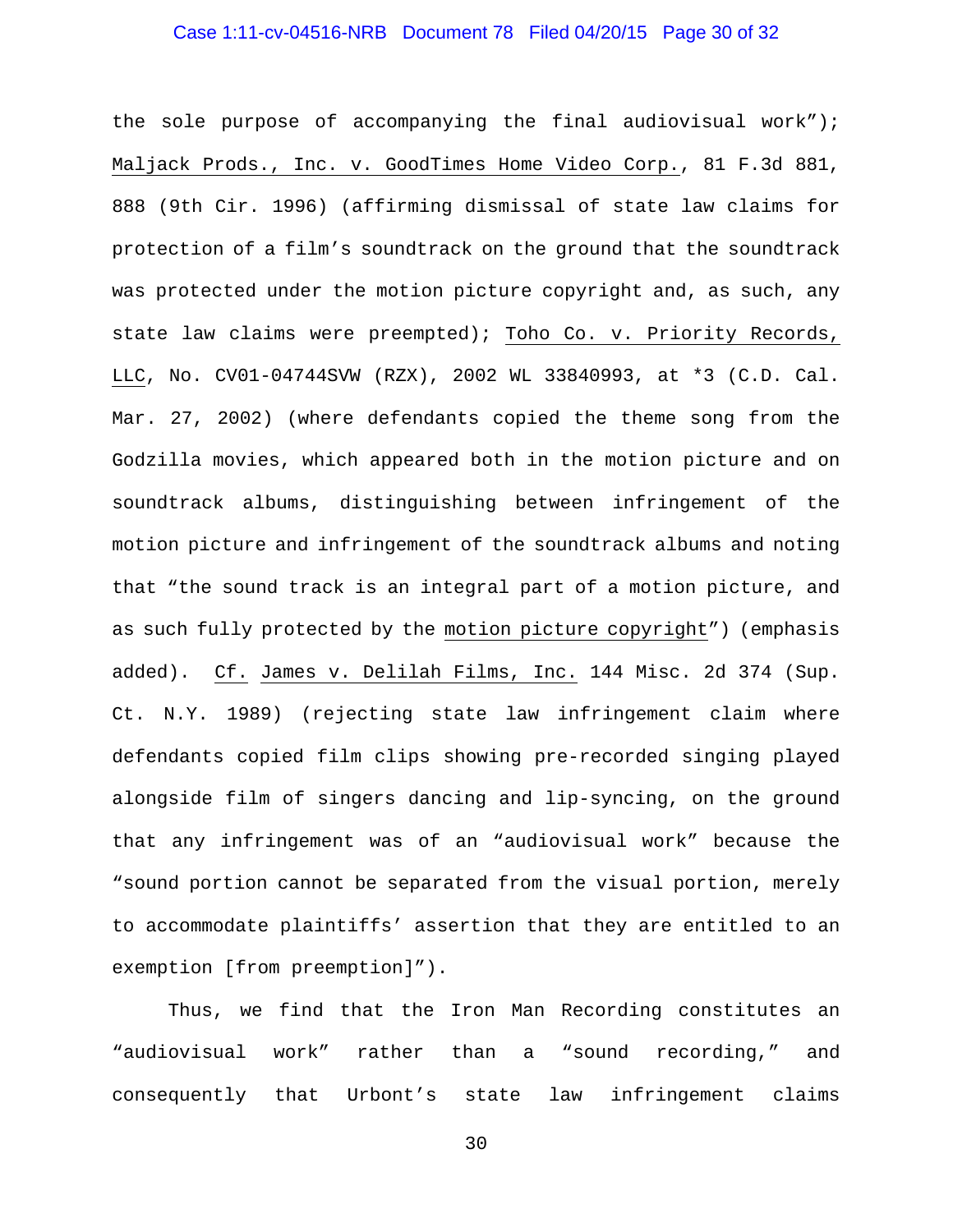Case 1:11-cv-04516-NRB Document 78 Filed 04/20/15 Page 31 of 32

concerning the Recording are consequently preempted by the Copyright Act of 1976. Sony is therefore entitled to summary judgment and Urbont's state law claims are dismissed.

## **CONCLUSION**

For the reasons stated above, Sony's motion for summary judgment is granted and Urbont's motion for summary judgment is denied. This Memorandum and Order resolves docket nos. 57 and 63.

#### **SO ORDERED.**

Dated: New York, New York April 20, 2015

clined

NAOMI REICE BUCHWALD UNITED STATES DISTRICT JUDGE